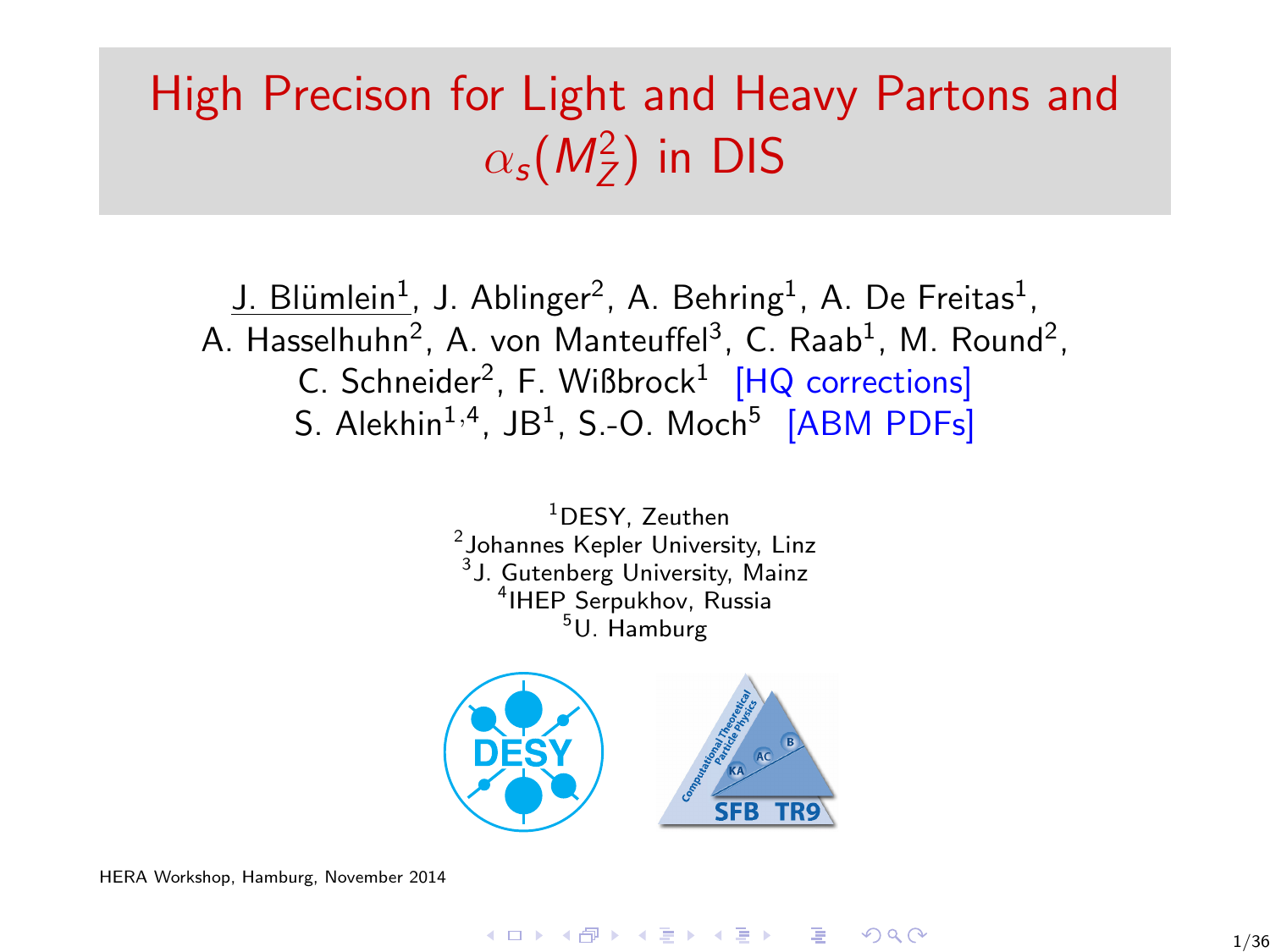# Contents

- 1. High Precision PDFs &  $\alpha_s$ 
	- $\blacktriangleright$  Precise PDF fits
	- $\triangleright \alpha_s(M_Z^2)$
	- $\blacktriangleright$  m<sub>c</sub> and m<sub>b</sub> from DIS
- 2. 3-Loop Massive Wilson Coefficients and OMEs in DIS
	- $\blacktriangleright$  Wilson coefficients at large  $Q^2$
	- $\blacktriangleright$  Variable flavor number scheme
	- $\triangleright$  Status of OME calculations
	- $\triangleright$  Calculation methods of the 3-loop operator matrix elements
	- $\blacktriangleright$   $T_F^2$ -terms:  $m_1 = m_2$ ;  $m_1 \neq m_2$
	- $\triangleright$  Complete Wilson Coefficients and OMEs
- 3. Conclusions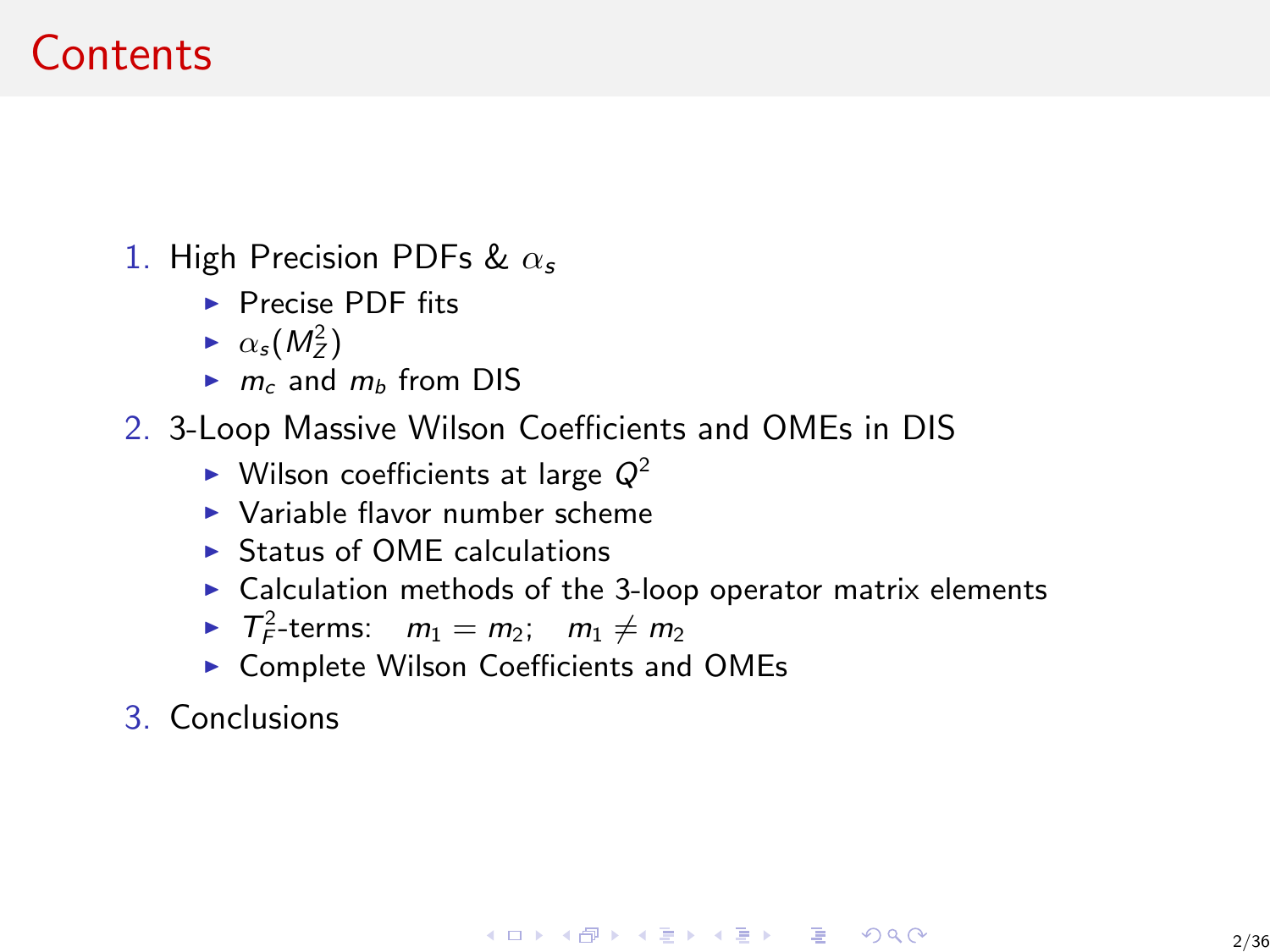## Introduction

Unpolarized Deep–Inelastic Scattering (DIS):



$$
W_{\mu\nu}(q, P, s) = \frac{1}{4\pi} \int d^4 \xi \exp(iq\xi) \langle P, s | [J_{\mu}^{em}(\xi), J_{\nu}^{em}(0)] | P, s \rangle =
$$
  

$$
\frac{1}{2x} \left( g_{\mu\nu} - \frac{q_{\mu}q_{\nu}}{q^2} \right) F_L(x, Q^2) + \frac{2x}{Q^2} \left( P_{\mu} P_{\nu} + \frac{q_{\mu} P_{\nu} + q_{\nu} P_{\mu}}{2x} - \frac{Q^2}{4x^2} g_{\mu\nu} \right) F_2(x, Q^2) .
$$

Structure Functions:  $F_{2,L}$ contain light and heavy quark contributions.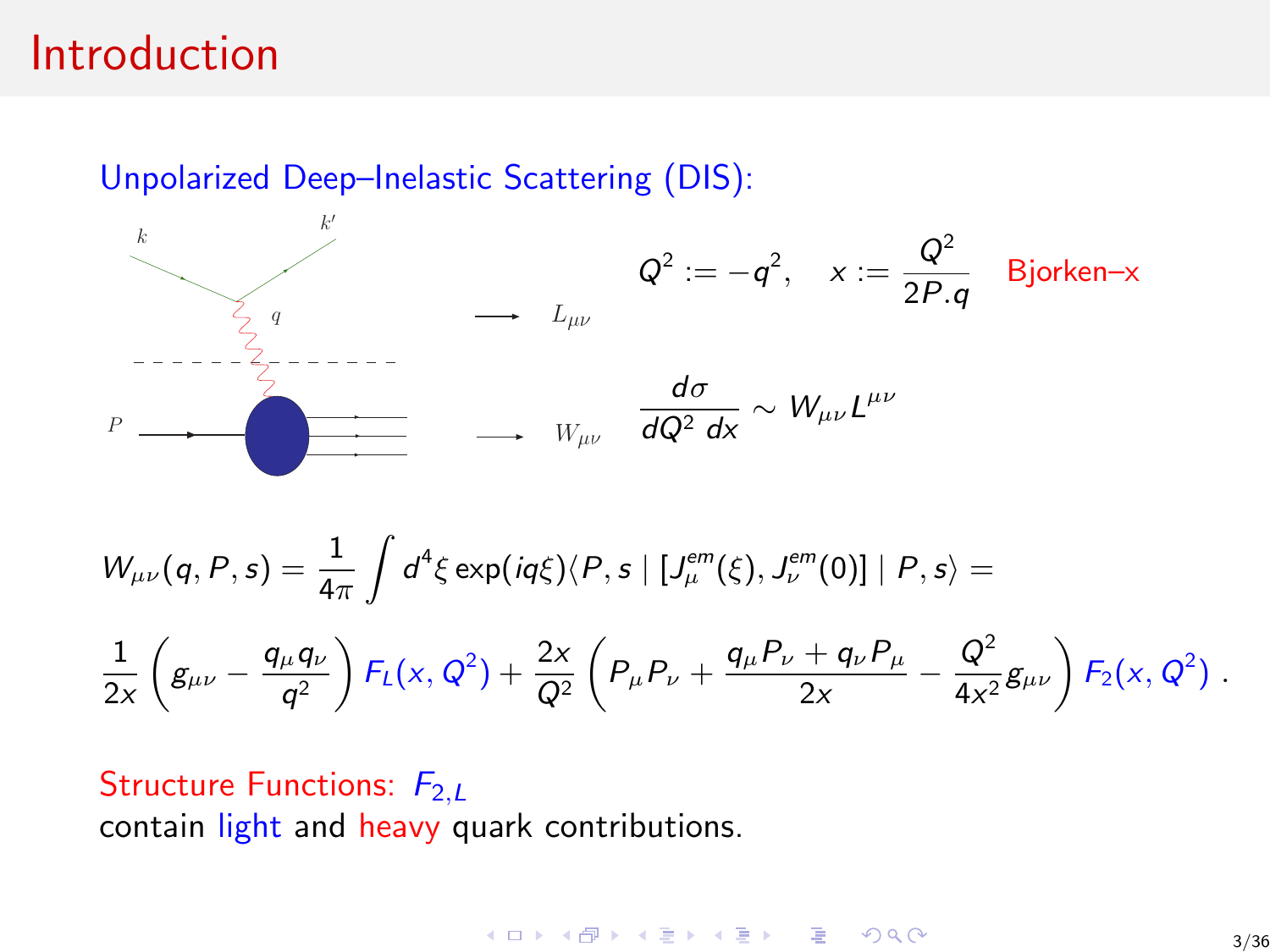# I) Main Results of the PDF Analysis:

- Improved PDFs [Drell-Yan & 1st Jets from LHC]
- Improved Polarized PDFs
- Improved Standard Candles
- $\alpha_{\sf s}({\it M}_{\rm Z}^2)$  remains stable

JB, B. Böttcher, A. Guffanti, Nucl.Phys. B774 (2007) 182 S. Alekhin, JB, S. Moch, S. Klein, Phys.Rev. D81 (2010) 014032 S. Alekhin, JB, S. Moch, Phys.Rev. D86 (2012) 054009, Phys.Rev. D89 (2014) 054028 JB and H. Böttcher Nucl.Phys. B841 (2010) 205 S. Alekhin et al. arXiv:1404.6469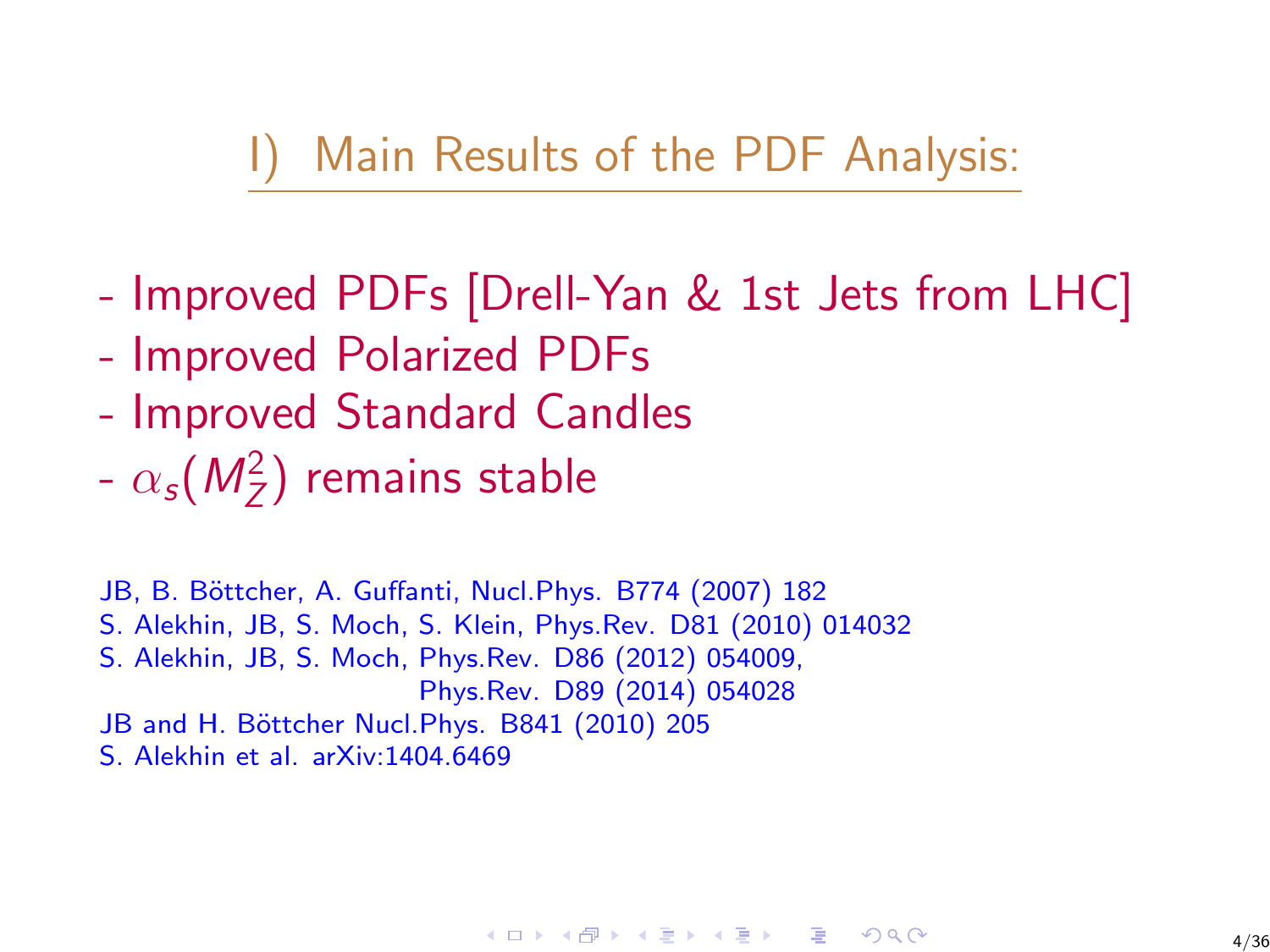



**K ロ ⊁ K 御 ⊁ K 差 K**  $290$ Þ B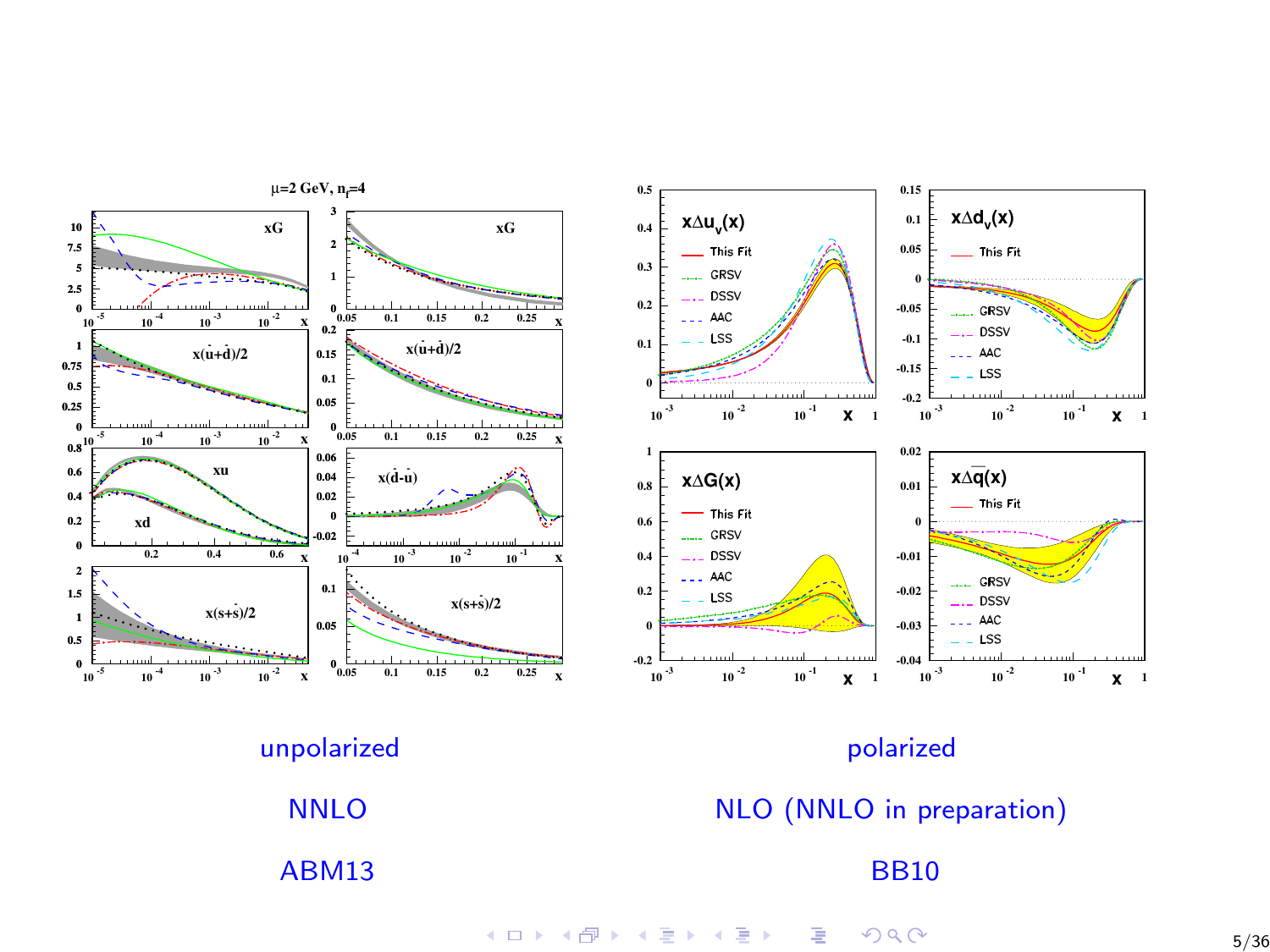### $\alpha_{\mathsf{s}}(\mathsf{M}_{\mathsf{Z}}^2)$  from NNLO DIS(+) analyses

|                    | $\alpha_s(M^2)$                  |                           |  |
|--------------------|----------------------------------|---------------------------|--|
| BBG                | $+0.0019$<br>0.1134<br>$-0.0021$ | valence analysis, NNLO    |  |
| GRS                | 0.112                            | valence analysis, NNLO    |  |
| ABKM               | $0.1135 \pm 0.0014$              | HQ: FFNS $N_f = 3$        |  |
| JR.                | $0.1128 \pm 0.0010$              | dynamical approach        |  |
| JR.                | $0.1162 \pm 0.0006$              | including NLO-jets        |  |
| <b>MSTW</b>        | $0.1171 \pm 0.0014$              |                           |  |
| Thorne             | 0.1136                           | $[DIS+DY+HT^*]$ (2014)    |  |
| ABM11 <sub>I</sub> | $0.1134 - 0.1149 \pm 0.0012$     | Tevatron jets (NLO) incl. |  |
| ABM13              | $0.1133 \pm 0.0011$              |                           |  |
| ABM13              | $0.1132 + 0.0011$                | (without jets)            |  |
| <b>CTEQ</b>        | 0.11590.1162                     |                           |  |
| <b>CTEQ</b>        | 0.1140                           | (without jets)            |  |
| NN21               | $0.1174 \pm 0.0006 \pm 0.0001$   |                           |  |
| Gehrmann et al.    | $0.1131 +$<br>$-0.0022$          | $e^+e^-$ thrust           |  |
| Abbate et al.      | $0.1140 \pm 0.0015$              | $e^+e^-$ thrust           |  |
| BBG                | $+0.0020$<br>0.1141<br>$-0.0022$ | valence analysis, $N3LO$  |  |

 $\Delta_{\text{TH}}\alpha_s = \alpha_s(\text{N}^3\text{LO}) - \alpha_s(\text{NNLO}) + \Delta_{\text{HO}} = +0.0009 \pm 0.0006_{\text{HO}}$ 

NNLO accuracy is needed to analyze the world data.  $\implies$  NNLO HQ corrections needed.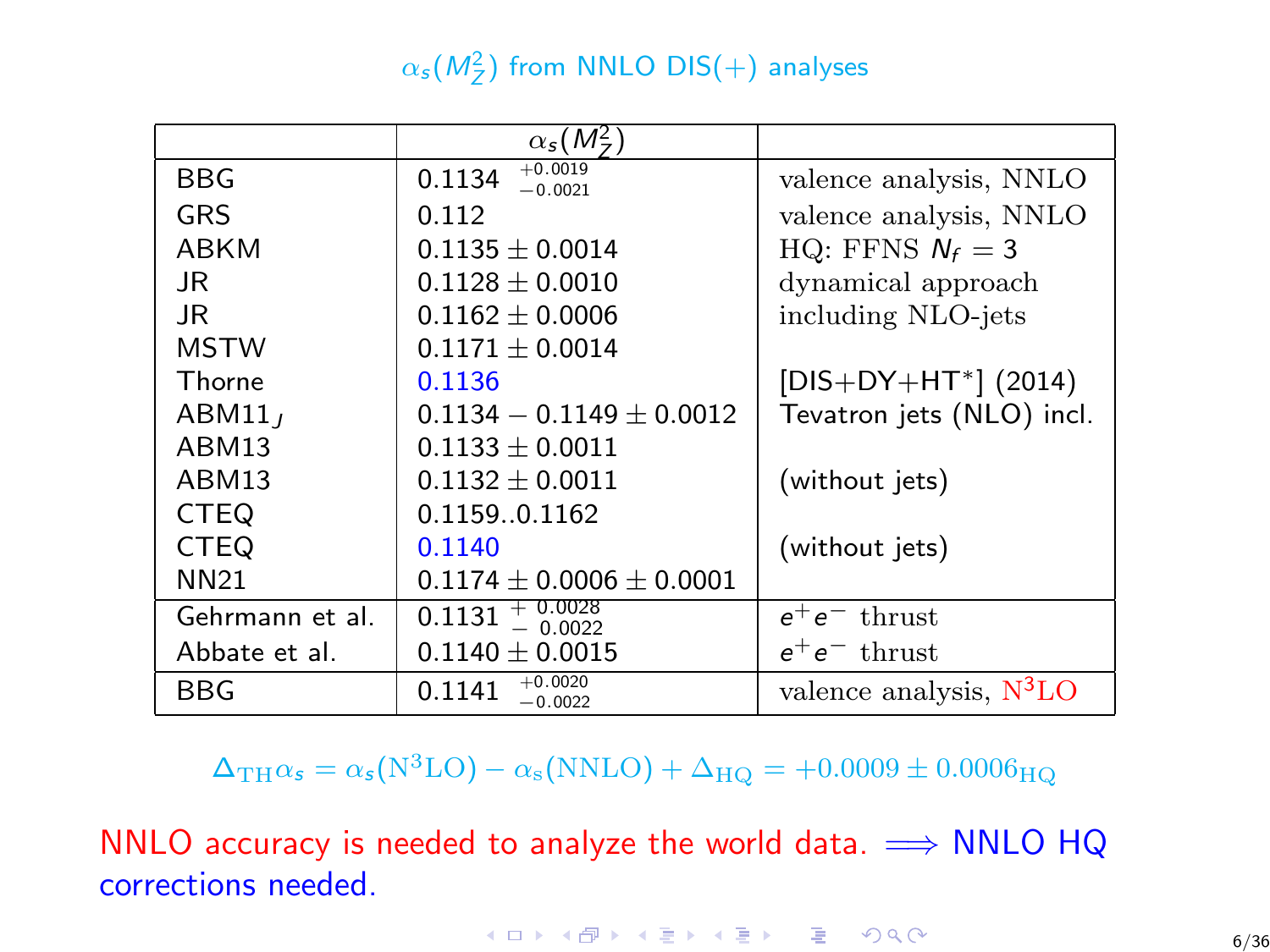### Deep–Inelastic Scattering (DIS):



#### NNLO:

S. Alekhin, J. Blümlein, K. Daum, K. Lipka, Phys.Lett. B720 (2013) 172 [1212.2355]

 $m_c(m_c) = 1.24 \pm 0.03(\text{exp})$   $^{+0.03}_{-0.02}$  (scale)  $^{+0.00}_{-0.07}$  (thy),  $m_b(m_b) = 3.97 \pm 0.14(\text{exp}) \frac{+0.00}{-0.11} (\text{thy}) \text{ (preliminary)},$ Yet approximate NNLO treatment [Kawamura et al. [1205.5227]].

> K ロ ▶ K 個 ▶ K 결 ▶ K 결 ▶ ○ 결 ...  $QQQ$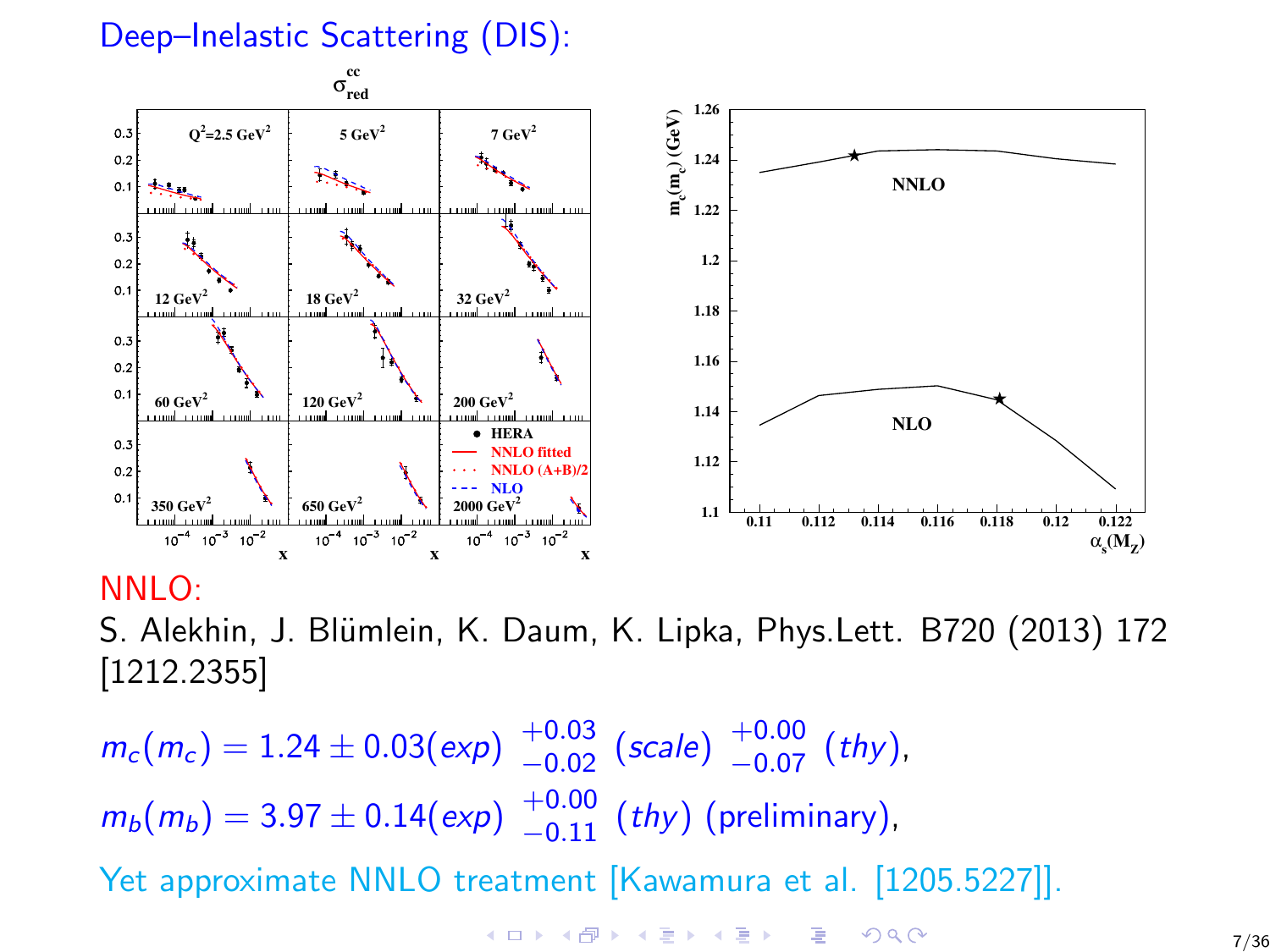# II) Major Goals: NNLO HQ Corrections to DIS

- $\triangleright$  Complete the NNLO heavy flavor Wilson coefficients for twist-2 in the dynamical safe region  $\mathsf{Q}^2 > 20 \mathrm{GeV}^2$  (no higher twist) for  $F_2(x, Q^2)$
- $\blacktriangleright$  Measure  $m_c$  and  $\alpha_s$  as precisely as possible
- ▶ Provide precise charged current heavy flavor corrections
- $\blacktriangleright$  Consequences for LHC:
	- $\triangleright$  NNLO VFNS will be provided
	- $\triangleright$  better constraint on sea quarks and the gluon
	- recise  $m_c$ ,  $m_b$  and  $\alpha_s$  on input

#### KEL KALA KELKEL KAR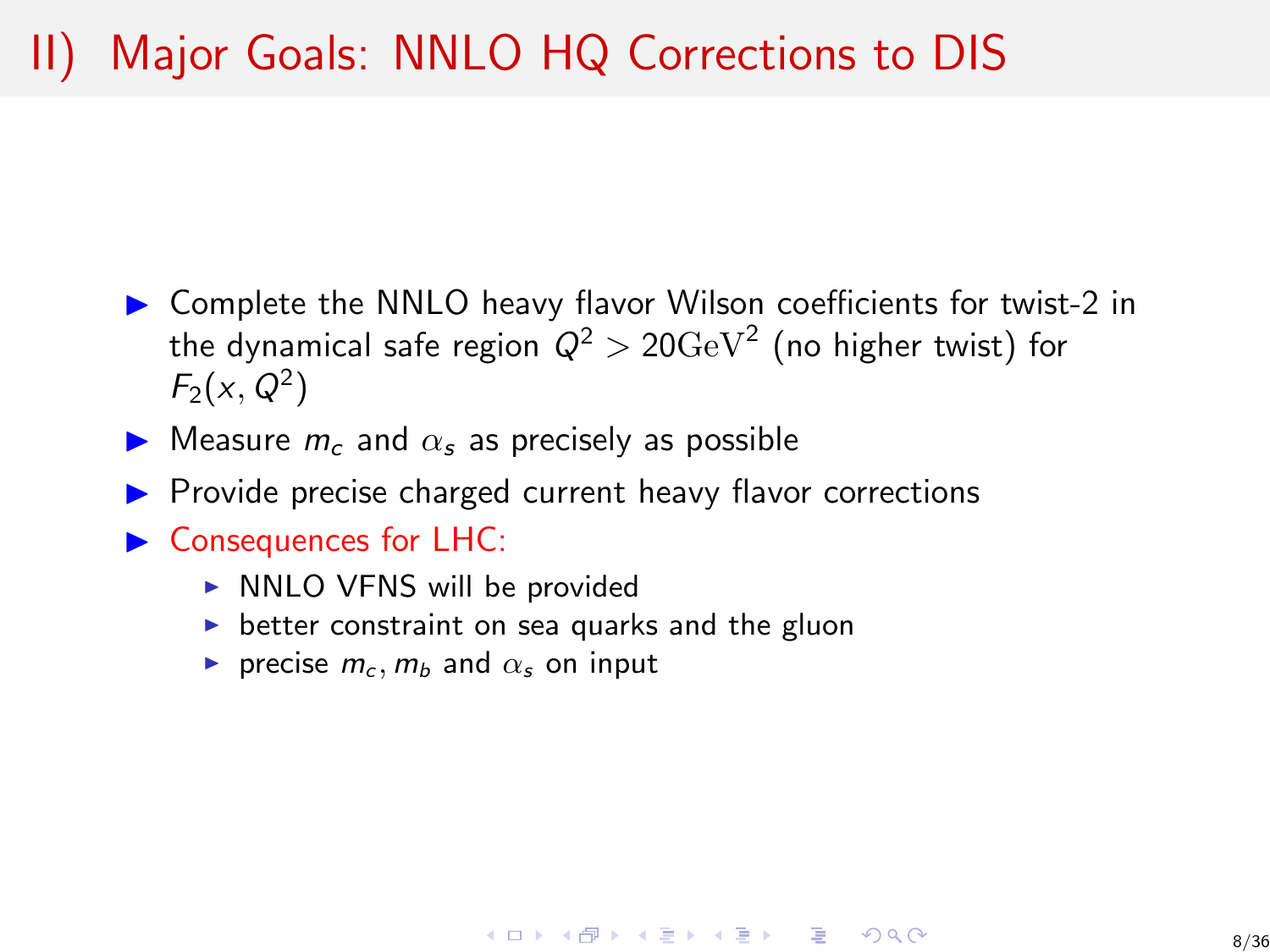#### Publications: Physics

JB, A. De Freitas, S. Klein, W.L. van Neerven, Nucl. Phys. B755 (2006) 272 I. Bierenbaum, JB, S. Klein, Nucl. Phys. B780 (2007) 40; Nucl.Phys. B820 (2009) 417; Phys.Lett. B672 (2009) 401 JB, S. Klein, B. Tödtli, Phys. Rev. D80 (2009) 094010 I. Bierenbaum, JB, S. Klein, C. Schneider, Nucl. Phys. B803 (2008) 1 J. Ablinger, JB, S. Klein, C. Schneider, F. Wißbrock, Nucl. Phys. B844 (2011) 26 JB, A. Hasselhuhn, S. Klein, C. Schneider, Nucl. Phys. B866 (2013) 196 J. Ablinger et al., Nucl. Phys. B864 (2012) 52; Nucl. Phys. B882 (2014) 263; Nucl. Phys. B885 (2014) 409; Nucl. Phys. B885 (2014) 280; Nucl. Phys. B886 (2014) 733; 1409.1135 (Nucl.Phys. B (2014) in print). A. Behring et al., Eur.Phys.J. C74 (2014) 9, 3033

#### Publications: Mathematics

JB, Comput. Phys. Commun. 159 (2004) 19 JB, Comput. Phys. Commun. 180 (2009) 2143; 0901.0837 JB, D. Broadhurst, J. Vermaseren, Comput. Phys. Commun. 181 (2010) 582 JB, M. Kauers, C. Schneider, Comput. Phys. Commun. 180 (2009) 2143 JB, S.Klein, C. Schneider, F. Stan. J. Symbolic Comput. 47 (2012) 1267 J. Ablinger, JB, C. Schneider, J. Math. Phys. 52 (2011) 102301, J. Math. Phys. 54 (2013) 082301 J. Ablinger, JB, 1304.7071 [Contr. to a Book: Springer, Wien]

J. Ablinger, JB, C. Raab, C. Schneider, 1407.1822 (J. Math. Phys. in print)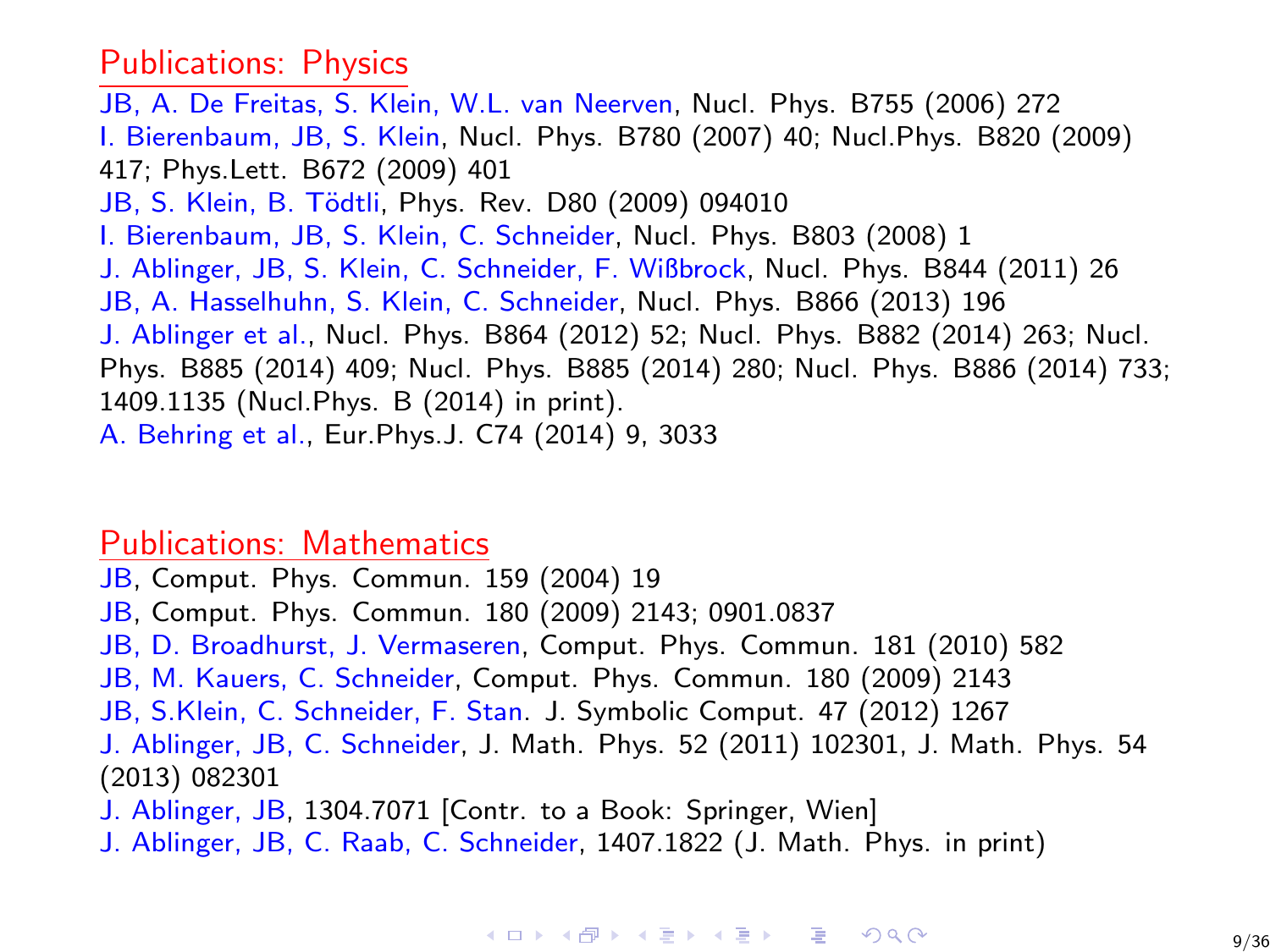# Factorization of the Structure Functions

At leading twist the structure functions factorize in terms of a Mellin convolution



into (pert.) Wilson coefficients and (nonpert.) parton distribution functions (PDFs).

⊗ denotes the Mellin convolution

$$
f(x) \otimes g(x) \equiv \int_0^1 dy \int_0^1 dz \, \delta(x - yz) f(y) g(z) .
$$

The subsequent calculations are performed in Mellin space, where ⊗ reduces to a multiplication, due to the Mellin transformation

$$
\hat{f}(N)=\int_0^1 dx x^{N-1}f(x).
$$

**KORK ER KERK ADA KOR**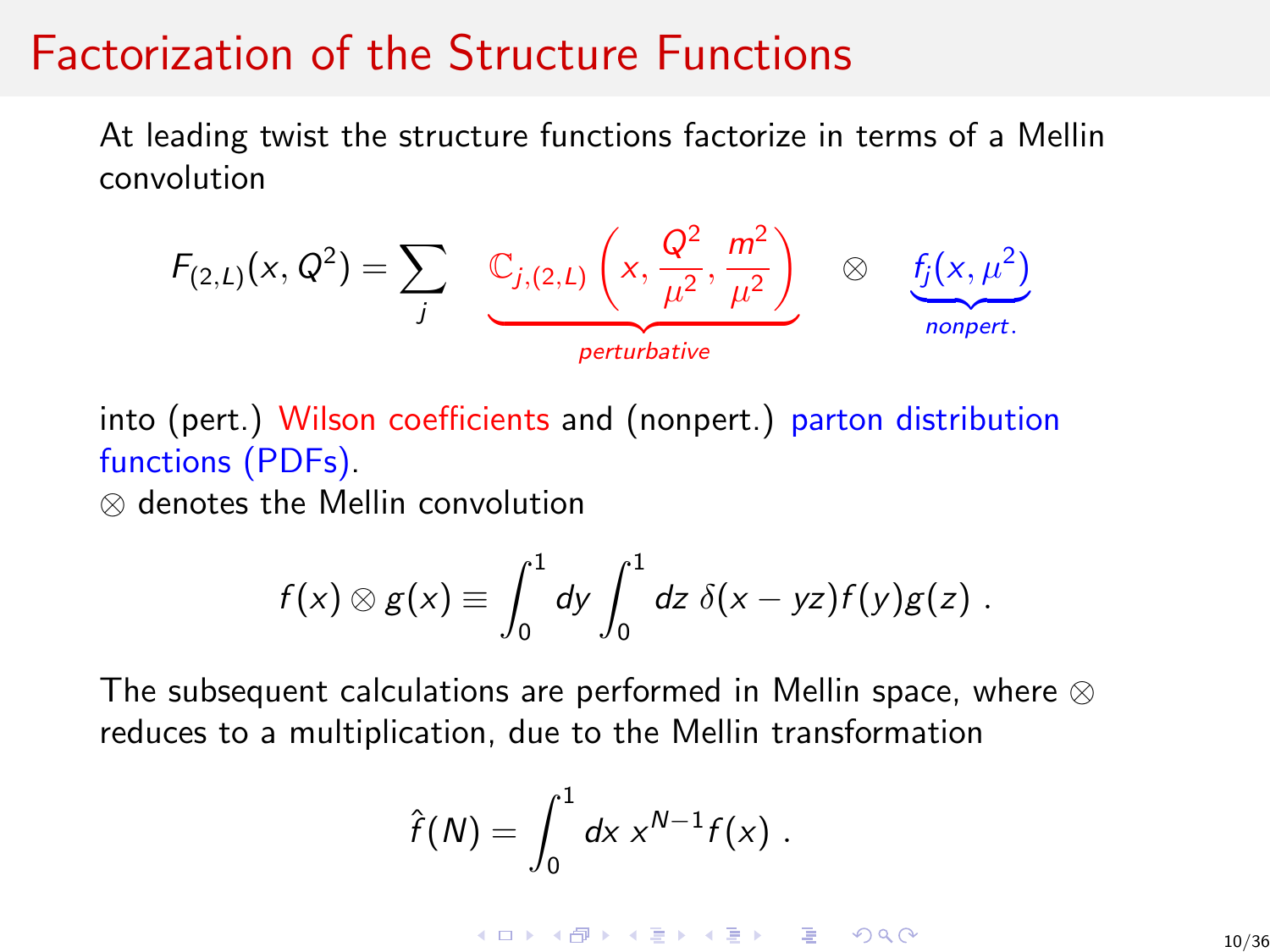Wilson coefficients:

$$
\mathbb{C}_{j,(2,L)}\left(N,\frac{Q^2}{\mu^2},\frac{m^2}{\mu^2}\right) = C_{j,(2,L)}\left(N,\frac{Q^2}{\mu^2}\right) + H_{j,(2,L)}\left(N,\frac{Q^2}{\mu^2},\frac{m^2}{\mu^2}\right) .
$$

At  $Q^2 \gg m^2$  the heavy flavor part

$$
H_{j,(2,L)}\left(N,\frac{Q^2}{\mu^2},\frac{m^2}{\mu^2}\right)=\sum_i C_{i,(2,L)}\left(N,\frac{Q^2}{\mu^2}\right)A_{ij}\left(\frac{m^2}{\mu^2},N\right)
$$

[Buza, Matiounine, Smith, van Neerven 1996 Nucl.Phys.B] factorizes into the light flavor Wilson coefficients C and the massive operator matrix elements (OMEs) of local operators  $O_i$  between partonic states j

$$
A_{ij}\left(\frac{m^2}{\mu^2},N\right)=\langle j\mid O_i\mid j\rangle.
$$

 $\rightarrow$  additional Feynman rules with local operator insertions for partonic matrix elements.

The unpolarized light flavor Wilson coefficients are known up to NNLO

[Moch, Vermaseren, Vogt, 2005 Nucl.Phys.B]. For  $F_2(x,Q^2)$  : at  $Q^2 \gtrsim 10m^2$  the asymptotic representation holds at the  $1\%$  level.

**KORKA BRADE PROVIDE**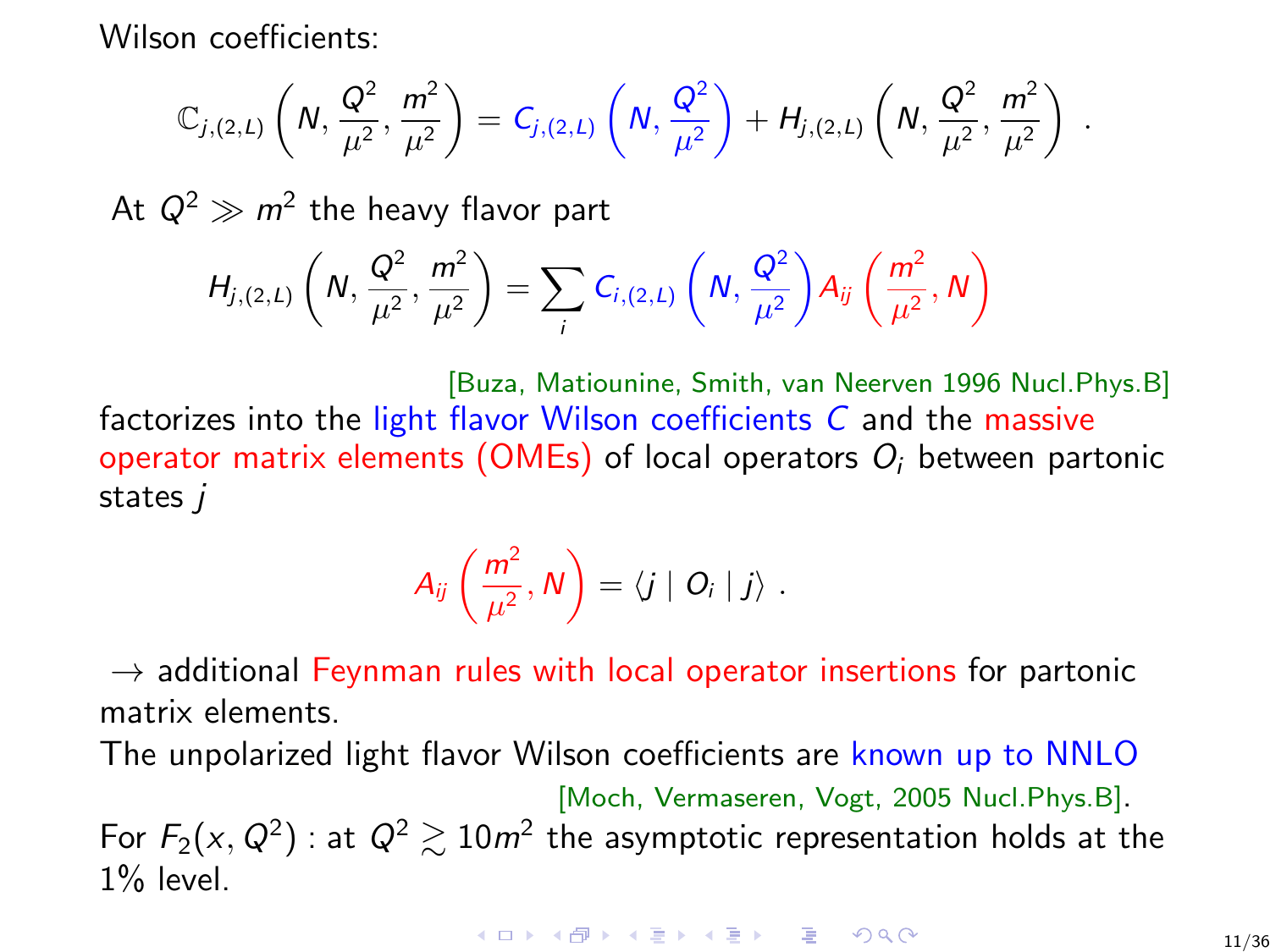# Status of OME calculations

Leading Order: [Witten 1976, Babcock, Sivers 1978, Shifman, Vainshtein, Zakharov 1978, Leveille, Weiler 1979, Glück, Reya 1979, Glück, Hoffmann, Reya 1982] Next-to-Leading Order:

[Laenen, van Neerven, Riemersma, Smith 1993]  $Q^2 \gg m^2$ : via IBP [Buza, Matiounine, Smith, Migneron, van Neerven 1996] Compact results via  $_{p}F_{q}$ 's [Bierenbaum, Blümlein, Klein, 2007]  $O(\alpha_s^2 \varepsilon)$  (for general N) [Bierenbaum, Blümlein, Klein 2008, 2009] Next-to-Next-to-Leading Order:  $Q^2 \gg m^2$ 

- Moments for  $F_2$ :  $N = 2...10(14)$  [Bierenbaum, Blümlein, Klein 2009] mapping large expressions to [MATAD, Steinhauser 2000]
- ▶ Contributions to transversity:  $N = 1...13$  [Blümlein, Klein, Tödtli 2009]
- ▶ Two masses  $m_1 \neq m_2 \rightarrow$  Moments N = 2,4,6 [JB, Wißbrock 2011]

### At 3-loop order for general values of N:

- All OMEs: terms  $O(n_f T_F^2 C_{A/F})$  to  $F_2$  [Ablinger et al. 2011, 2012]
- First contributions to  $O(T_F^2 C_{A/F})$   $A_{gg,Q}$  [Ablinger et al. 2014]

**KORKA ERKER EL VAN**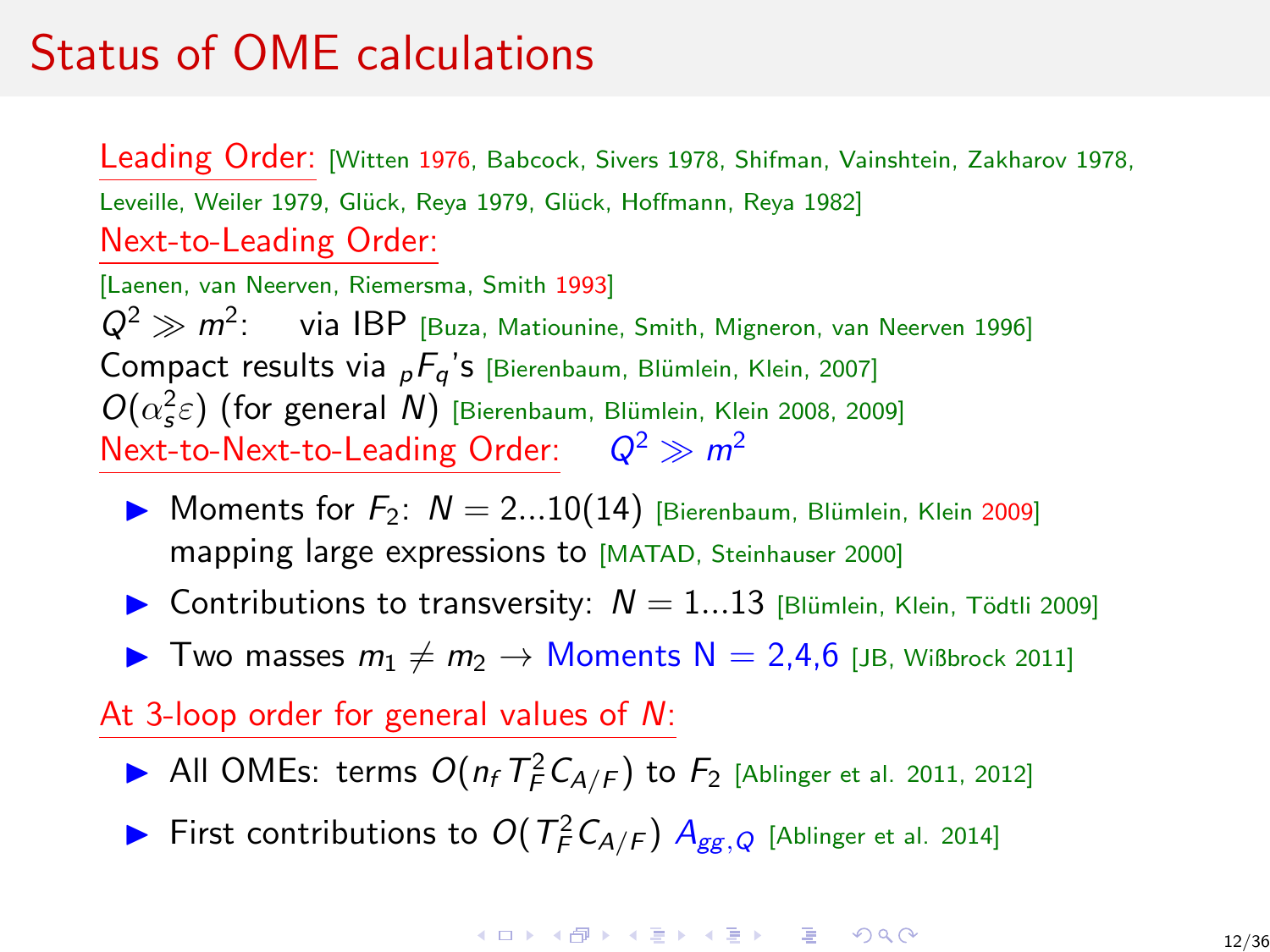$$
L_{q,(2,L)}^{NS}(N_{F}+1) = a_{s}^{2} \Big[ A_{qq,Q}^{(2),NS}(N_{F}+1) \delta_{2} + \hat{C}_{q,(2,L)}^{(2),NS}(N_{F}) \Big] + a_{s}^{3} \Big[ A_{qq,Q}^{(2),NS}(N_{F}+1) \delta_{2} + A_{qq,Q}^{(2),NS}(N_{F}+1) C_{q,(2,L)}^{(1),NS}(N_{F}+1) + \hat{C}_{q,(2,L)}^{(3),NS}(N_{F}) \Big] + a_{s}^{3} \Big[ A_{qq,Q}^{(3),NS}(N_{F}+1) \delta_{2} + A_{qq,Q}^{(2),NS}(N_{F}+1) C_{q,(2,L)}^{(1),NS}(N_{F}+1) + N_{F} \hat{C}_{q,(2,L)}^{(3),PS}(N_{F}) \Big] + \frac{D_{q,(2,L)}^{SS}(N_{F}+1)}{L_{g,(2,L)}^{S}(N_{F}+1)} = a_{s}^{2} A_{gg,Q}^{(1)}(N_{F}+1) N_{F} \hat{C}_{g,(2,L)}^{(1)}(N_{F}+1) + a_{s}^{3} \Big[ A_{qq,Q}^{(3)}(N_{F}+1) \delta_{2} + A_{gg,Q}^{(1)}(N_{F}+1) N_{F} \hat{C}_{g,(2,L)}^{(2)}(N_{F}+1) + A_{g,g,Q}^{(2)}(N_{F}+1) N_{F} \hat{C}_{g,(2,L)}^{(1)}(N_{F}+1) + A_{q,g,Q}^{(1)}(N_{F}+1) N_{F} \hat{C}_{g,(2,L)}^{(2),NS}(N_{F}+1) + N_{F} \hat{C}_{g,(2,L)}^{(3)}(N_{F}) \Big], H_{q,(2,L)}^{PS}(N_{F}+1) = a_{s}^{2} \Big[ A_{qq}^{(2),PS}(N_{F}+1) \delta_{2} + \hat{C}_{q,(2,L)}^{(3),PS}(N_{F}+1) \hat{C}_{g,(2,L)}^{(1)}(N_{F}+1) \Big], H_{q,(2,N)}^{SS}(N_{F}+1) \hat{C}_{q,(2,L)}^{(1),NS}(N_{F}+1) \Big],
$$
  

$$
H_{q,(2,N)}^{SS}(N_{F}+1) = a_{s} \Big[ A_{qq}^{(1)}(N
$$

[Ablinger et al., 2010]

K ロ K イロ K モ K モ K モ X モ コ エ マク Q Q Q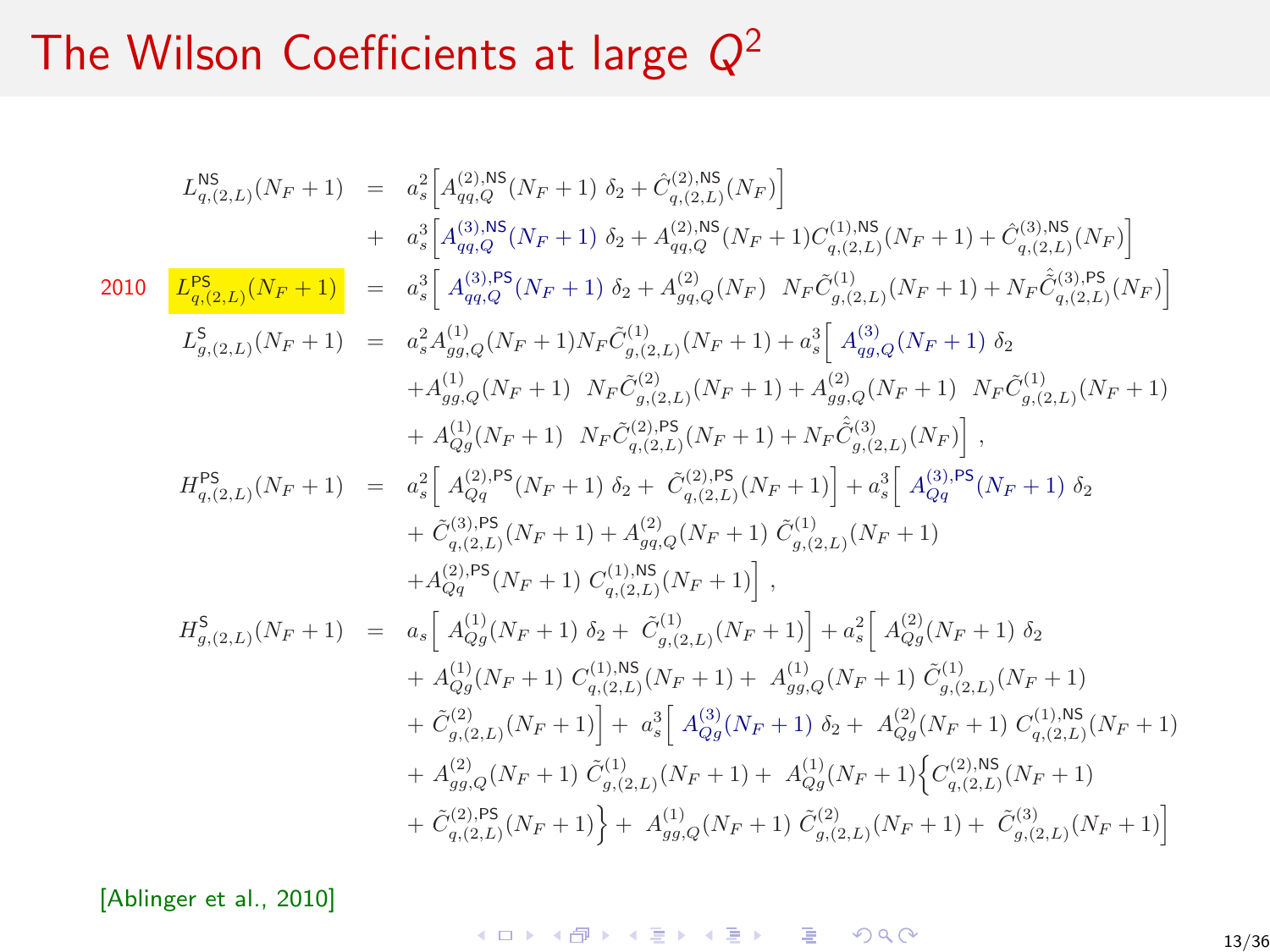$$
L_{q,(2,L)}^{NS}(N_{F}+1) = a_{s}^{2} \Big[ A_{qq,Q}^{(2),NS}(N_{F}+1) \delta_{2} + \hat{C}_{q,(2,L)}^{(2),NS}(N_{F}) \Big] + a_{s}^{3} \Big[ A_{qq,Q}^{(2),NS}(N_{F}+1) \delta_{2} + A_{qq,Q}^{(2),NS}(N_{F}+1) C_{q,(2,L)}^{(1),NS}(N_{F}+1) + \hat{C}_{q,(2,L)}^{(3),NS}(N_{F}) \Big] 2010 \frac{L_{q,(2,L)}^{PS}(N_{F}+1)}{L_{q,(2,L)}^{SS}(N_{F}+1)} = a_{s}^{3} \Big[ A_{qq,Q}^{(3),PS}(N_{F}+1) \delta_{2} + A_{qq,Q}^{(2)}(N_{F}) \ N_{F} \hat{C}_{q,(2,L)}^{(1)}(N_{F}+1) + N_{F} \hat{C}_{q,(2,L)}^{(3),PS}(N_{F}) \Big] 2010 \frac{L_{q,(2,L)}^{SS}(N_{F}+1)}{L_{g,(2,L)}^{SS}(N_{F}+1)} = a_{s}^{2} A_{gg,Q}^{(1)}(N_{F}+1) N_{F} \hat{C}_{g,(2,L)}^{(1)}(N_{F}+1) + a_{s}^{3} \Big[ A_{qq,Q}^{(3)}(N_{F}+1) \delta_{2} + A_{gg,Q}^{(1)}(N_{F}+1) \ N_{F} \hat{C}_{g,(2,L)}^{(2)}(N_{F}+1) + A_{gg,Q}^{(2)}(N_{F}+1) \ N_{F} \hat{C}_{g,(2,L)}^{(1)}(N_{F}) \Big], H_{q,(2,L)}^{PS}(N_{F}+1) = a_{s}^{2} \Big[ A_{qq}^{(2),PS}(N_{F}+1) \delta_{2} + \hat{C}_{q,(2,L)}^{(3),PS}(N_{F}+1) + N_{F} \hat{C}_{g,(2,L)}^{(3)}(N_{F}) \Big], H_{q,(2,L)}^{PS}(N_{F}+1) = a_{s}^{2} \Big[ A_{qq}^{(2),PS}(N_{F}+1) \delta_{2} + \hat{C}_{q,(2,L)}^{(3),PS}(N_{F}+1) \hat{C}_{g,(2,L)}^{(1)}(N_{F}+1) \Big] + A_{qq}^{(2)}
$$

[Ablinger et al., 2010]

<span id="page-13-0"></span>K ロ K イロ K モ K モ K モ X モ コ エ マク Q Q Q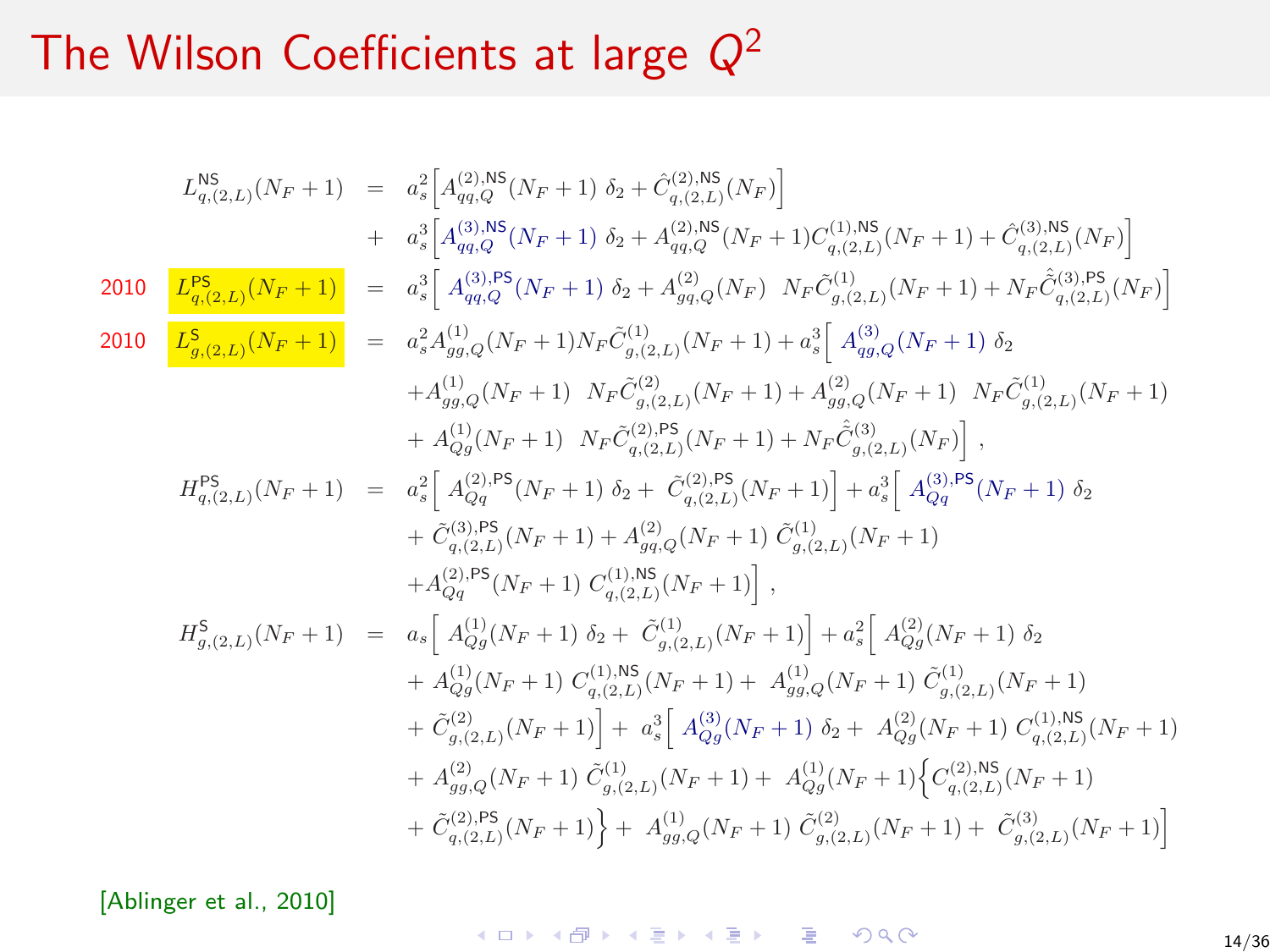2014 
$$
\begin{array}{rcl} \mathcal{L}^{\text{NS}}_{q,(2,L)}(N_{F}+1) & = & a_{s}^{2}\Big[A^{(2),\text{NS}}_{q,q,Q}(N_{F}+1)\,\delta_{2}+ \hat{C}^{(2),\text{NS}}_{q,(2,L)}(N_{F})\Big] \\ & + & a_{s}^{3}\Big[A^{(3),\text{NS}}_{q,q,Q}(N_{F}+1)\,\delta_{2}+ A^{(2),\text{NS}}_{q,q,Q}(N_{F}+1)C^{(1),\text{NS}}_{q,(2,L)}(N_{F}+1)+\hat{C}^{(3),\text{NS}}_{q,(2,L)}(N_{F})\Big] \\ \\ & = & a_{s}^{3}\Big[A^{(3),\text{NS}}_{q,q,Q}(N_{F}+1)\,\delta_{2}+ A^{(2),\text{NS}}_{q,q,Q}(N_{F})\,\,Nr\,\hat{C}^{(1)}_{q,(2,L)}(N_{F}+1)+N_{F}\hat{C}^{(3),\text{DS}}_{q,(2,L)}(N_{F})\Big] \\ \\ & = & a_{s}^{2}A^{(1)}_{q,q,Q}(N_{F}+1)N_{F}\hat{C}^{(1)}_{q,(2,L)}(N_{F}+1)+a_{s}^{2}\Big[A^{(3)}_{q,q,Q}(N_{F}+1)\,\,\delta_{\tilde{L}} \\ & +A^{(1)}_{q,g,Q}(N_{F}+1)\,\,Nr\hat{C}^{(2)}_{q,(2,L)}(N_{F}+1)+A^{(2)}_{q,g,Q}(N_{F}+1)\,\,Nr\hat{C}^{(1)}_{q,(2,L)}(N_{F}+1) \\ & +A^{(1)}_{q,g,Q}(N_{F}+1)\,\,Nr\hat{C}^{(2),\text{PS}}_{q,(2,L)}(N_{F}+1)+N_{F}\hat{C}^{(3)}_{q,(2,L)}(N_{F})\Big]\,,\\ H^{PS}_{q,(2,L)}(N_{F}+1) & = & a_{s}^{2}\Big[A^{(2),\text{PS}}_{q,q}(N_{F}+1)\,\delta_{2}+\hat{C}^{(2),\text{PS}}_{q,(2,L)}(N_{F}+1)\Big+A^{(3)}_{q,g,Q}(N_{F}+1)\,\delta_{2}\\ & +\hat{C}^{(3),\text{PS}}_{q,(2,L)}(N_{F}+1)+A^{(2)}_{q,g,Q}(N_{F}+1)\,\hat{C}^{(1)}_{q,(
$$

[Ablinger et al. 2010, Ablinger et [al.,](#page-13-0) [201](#page-15-0)[4](#page-13-0)[a\]](#page-14-0)

<span id="page-14-0"></span>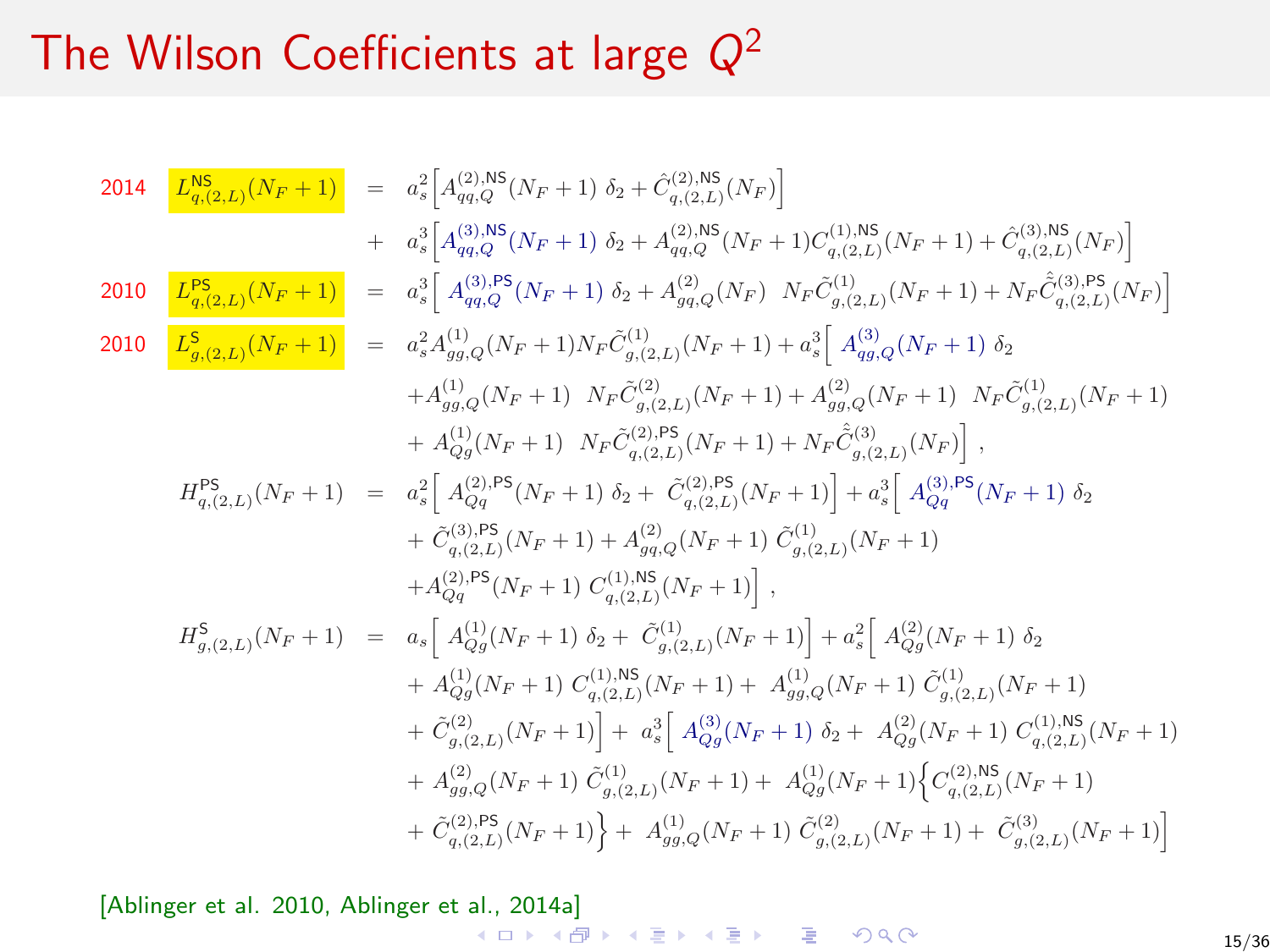2014 
$$
\frac{L_{q,(2,L)}^{\text{NS}}(N_F+1)}{I_{q,(2,L)}^{\text{ES}}(N_F+1)} = a_s^2 \Big[ A_{q,q,Q}^{(2),\text{NS}}(N_F+1) \delta_2 + \hat{C}_{q,(2,L)}^{(2),\text{NS}}(N_F+1) C_{q,(2,L)}^{(1),\text{NS}}(N_F+1) + \hat{C}_{q,(2,L)}^{(3),\text{NS}}(N_F) \Big]
$$
  
\n2010 
$$
\frac{L_{q,(2,L)}^{\text{PS}}(N_F+1)}{L_{g,(2,L)}^{\text{S}}(N_F+1)} = a_s^3 \Big[ A_{q,q,Q}^{(3),\text{PS}}(N_F+1) \delta_2 + A_{qq,Q}^{(2),\text{NS}}(N_F) \ N_F \hat{C}_{q,(2,L)}^{(1)}(N_F+1) + N_F \hat{C}_{q,(2,L)}^{(3),\text{PS}}(N_F+1) + \hat{C}_{q,(2,L)}^{(3),\text{PS}}(N_F+1) + \hat{C}_{q,(2,L)}^{(3),\text{PS}}(N_F+1) + \hat{C}_{q,(2,L)}^{(3),\text{PS}}(N_F+1) + \hat{C}_{q,(2,L)}^{(3),\text{PS}}(N_F+1) \delta_2
$$
  
\n2010 
$$
\frac{L_{q,(2,L)}^{\text{PS}}(N_F+1)}{L_{g,(2,L)}^{\text{S}}(N_F+1)} = a_s^2 A_{g,q,Q}^{(1)}(N_F+1) N_F \hat{C}_{g,(2,L)}^{(1)}(N_F+1) + a_s^3 \Big[ A_{q,q,Q}^{(3)}(N_F+1) \ N_F \hat{C}_{g,(2,L)}^{(3)}(N_F+1) + A_{qg,(2,R)}^{(2),\text{PS}}(N_F+1) + \hat{C}_{q,(2,L)}^{(3),\text{PS}}(N_F+1) + \hat{C}_{q,(2,L)}^{(3),\text{PS}}(N_F+1) + \hat{C}_{q,(2,L)}^{(3),\text{PS}}(N_F+1) + \hat{C}_{q,(2,L)}^{(3),\text{PS}}(N_F+1) + \hat{C}_{q,(2,L)}^{(3),\text{PS}}(N_F+1) + \hat{C}_{q,(2,L)}^{(3),\text{PS}}(N_F+1) + \hat{C}_{q,(2,L)}
$$

[Ablinger et al. 2010, Ablinger et al., 2014a, Ablinger et al., 2014b]

<span id="page-15-0"></span>KORK@RKERKER E 1990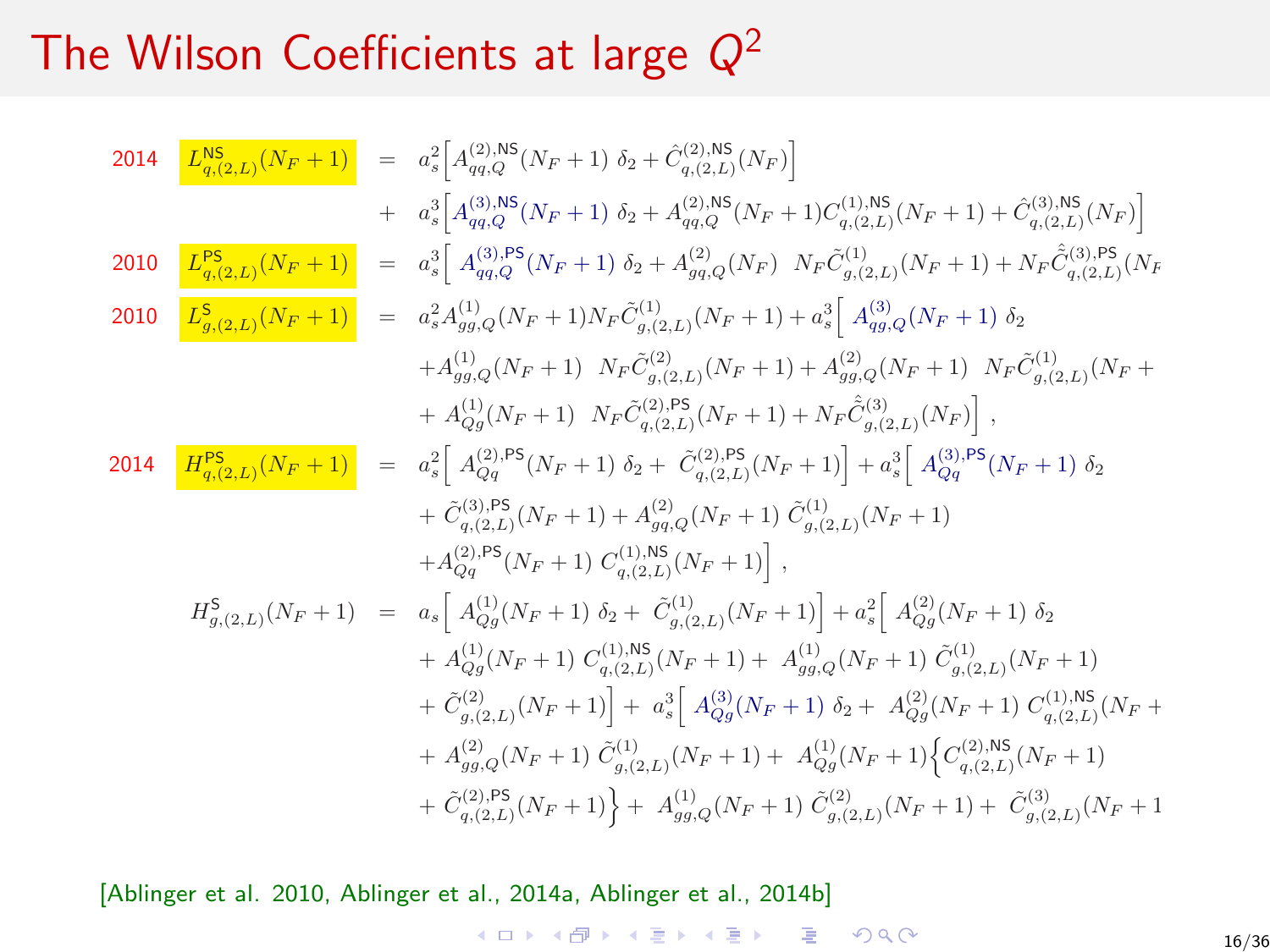# Variable Flavor Number Scheme

$$
f_{k}(n_{f}+1,\mu^{2})+f_{\overline{k}}(n_{f}+1,\mu^{2}) = \frac{A_{qq,Q}^{NS} \left(n_{f},\frac{\mu^{2}}{m^{2}}\right) \otimes \left[f_{k}(n_{f},\mu^{2})+f_{\overline{k}}(n_{f},\mu^{2})\right]}{4\frac{A_{qq,Q}^{PS} \left(n_{f},\frac{\mu^{2}}{m^{2}}\right)} \otimes \Sigma(n_{f},\mu^{2}) + \frac{A_{qg,Q}^{SS} \left(n_{f},\frac{\mu^{2}}{m^{2}}\right) \otimes G(n_{f},\mu^{2})}{4\frac{A_{qq,Q}^{OS} \left(n_{f},\frac{\mu^{2}}{m^{2}}\right)} \otimes G(n_{f},\mu^{2})}.
$$
  
\n
$$
f_{Q+\overline{Q}}(n_{f}+1,\mu^{2}) = \frac{A_{gq,Q}^{SS} \left(n_{f},\frac{\mu^{2}}{m^{2}}\right) \otimes \Sigma(n_{f},\mu^{2}) + \tilde{A}_{Qg}^{S} \left(n_{f},\frac{\mu^{2}}{m^{2}}\right) \otimes G(n_{f},\mu^{2}).
$$
  
\n
$$
\Sigma(n_{f}+1,\mu^{2}) = \sum_{k=1}^{n_{f}+1} \left[f_{k}(n_{f}+1,\mu^{2}) + f_{\overline{k}}(n_{f}+1,\mu^{2})\right]
$$
  
\n
$$
= \frac{A_{qq,Q}^{NS} \left(n_{f},\frac{\mu^{2}}{m^{2}}\right) + n_{f} \frac{A_{qq,Q}^{PS} \left(n_{f},\frac{\mu^{2}}{m^{2}}\right)}{4\frac{A_{qq,Q}^{NS} \left(n_{f},\frac{\mu^{2}}{m^{2}}\right)} + \frac{A_{Qq}^{PS} \left(n_{f},\frac{\mu^{2}}{m^{2}}\right)}{\tilde{Q}\Sigma(n_{f},\mu^{2})}
$$
  
\n
$$
+ \left[n_{f} \frac{A_{qg,Q}^{SS} \left(n_{f},\frac{\mu^{2}}{m^{2}}\right)}{4\frac{A_{qg,Q}^{SS} \left(n_{f},\frac{\mu^{2}}{m^{2}}\right)} + \tilde{A}_{Qg}^{SS} \left(n_{f},\frac{\mu^{2}}{m^{2}}\right)}\right] \otimes G(n_{f},\mu^{2})
$$

The choice of matching scales is not free and varies with the process in case of precision observables. Blümlein, van Neerven  $[hep-ph/9811351] \Longrightarrow$  More complicated for 2 masses J. Blümlein, Wi[ßbr](#page-15-0)o[ck,](#page-17-0) [2](#page-15-0)[01](#page-16-0)[4.](#page-17-0)

<span id="page-16-0"></span>
$$
4 \Box \rightarrow 4 \Box \rightarrow 4 \Xi \rightarrow 4 \Xi \rightarrow 4 \Box 2 \rightarrow 0 \Box 0 \Box
$$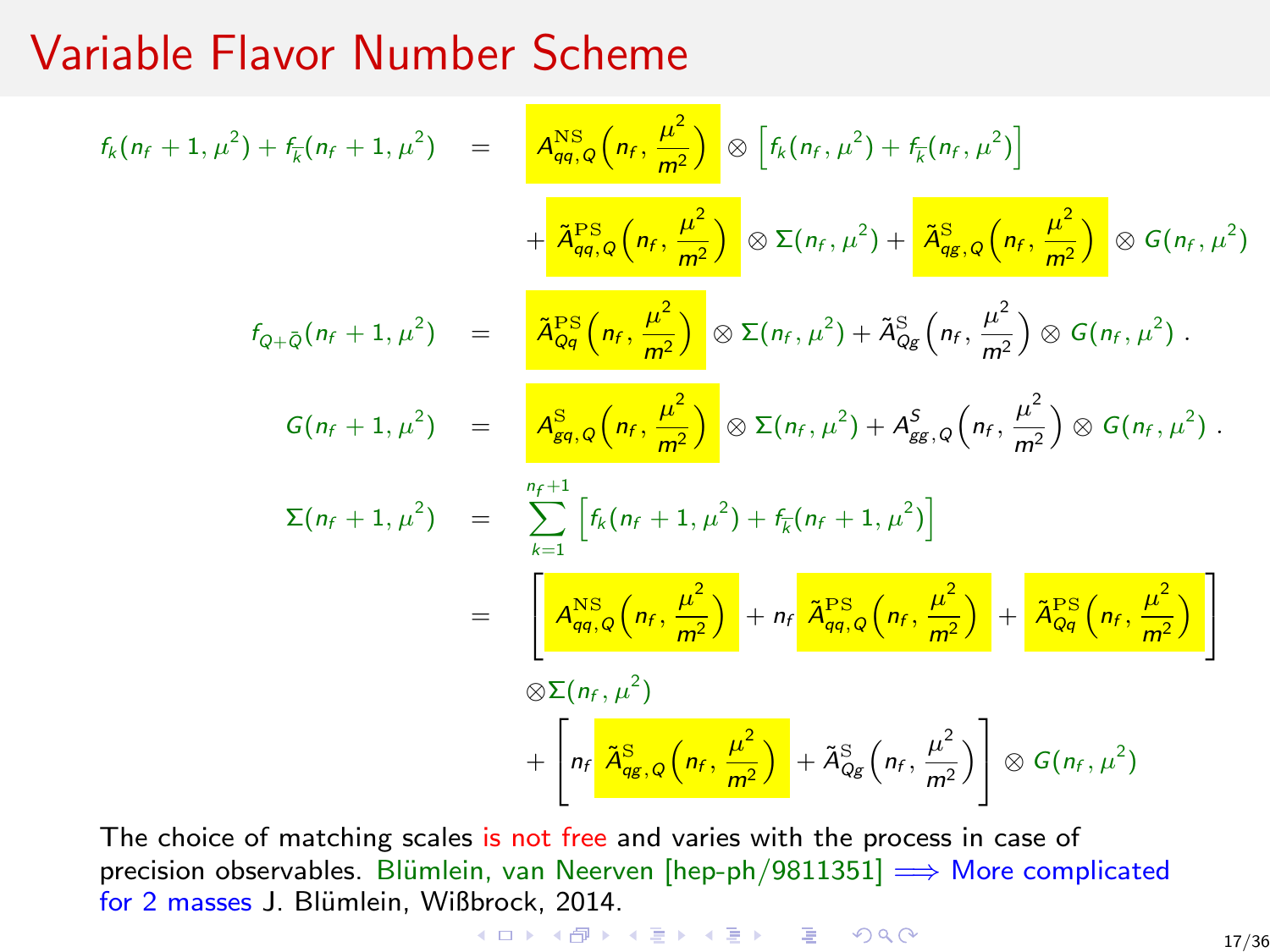### Calculation of the 3-loop operator matrix elements

The OMEs are calculated using the QCD Feynman rules together with the following operator insertion Feynman rules:



<span id="page-17-0"></span>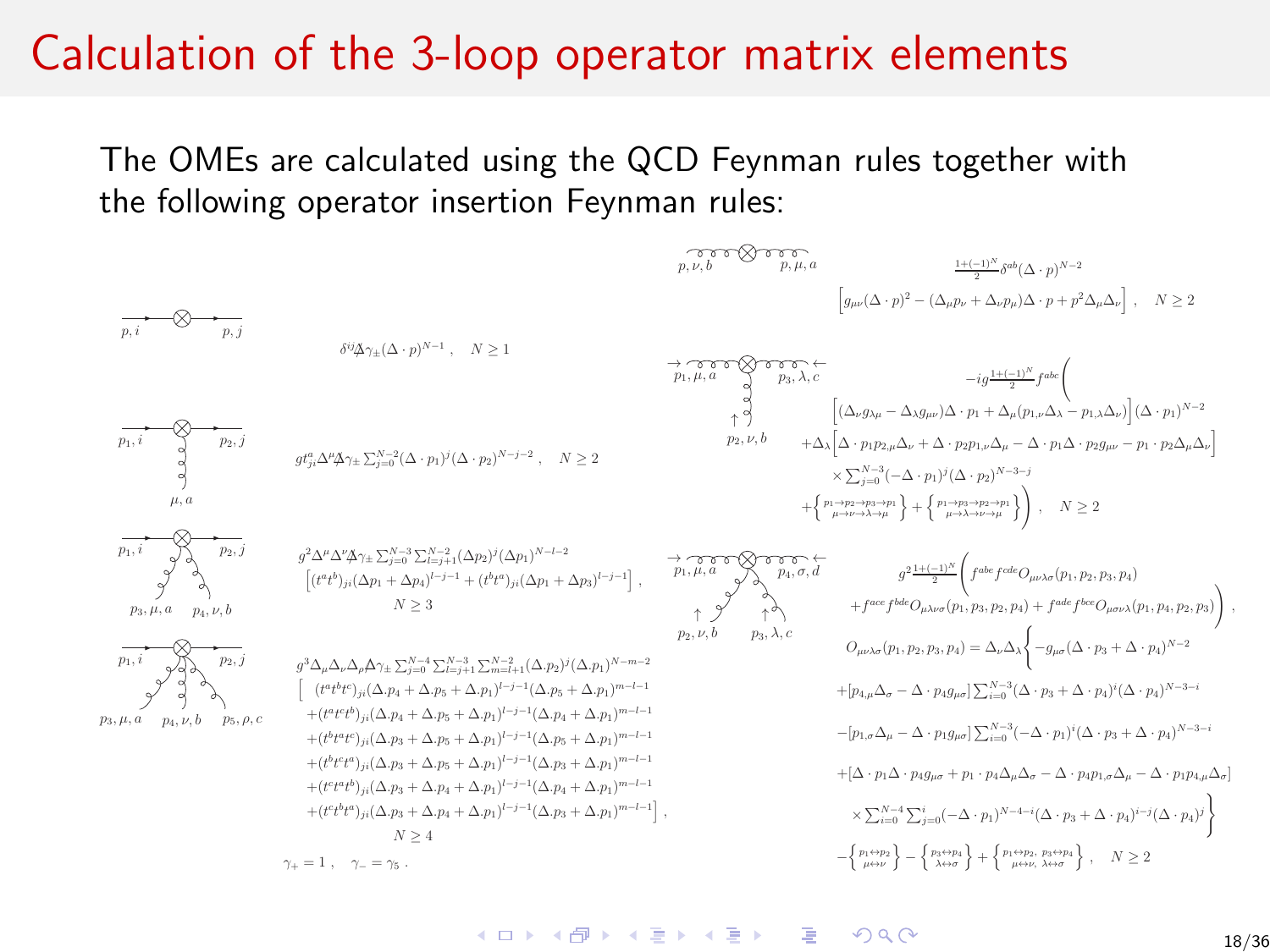The diagrams are generated using QGRAF [Nogueira 1993 J. Comput. Phys].

|                  | NS. |    | ບ  | $\sigma\sigma$<br>w |  |
|------------------|-----|----|----|---------------------|--|
| diagrams<br>INO. | ∸∼  | 86 | ∸∠ | 642                 |  |

A FORM [Vermaseren 2000] program was written in order to perform the  $\gamma$ -matrix algebra in the numerator of all diagrams, which are then expressed as a linear combination of scalar integrals.

$$
A_{qq,Q}^{(3),\text{NS}} \rightarrow 7426
$$
 scalar integrals.  
\n
$$
A_{gq,Q}^{(3)} \rightarrow 12529
$$
 scalar integrals.  
\n
$$
A_{Qq}^{(3),\text{PS}} \rightarrow 5470
$$
 scalar integrals.

- $\implies$  Need to use integration by parts identities.
- $\implies$  The reduction for all OMEs has been completed.

 $\implies$  Use special computers: 12 units with overall 3.2 TB RAM, 97 TB fast disc, hundreds of mathematica lic. ; IBP: several TB of final relations.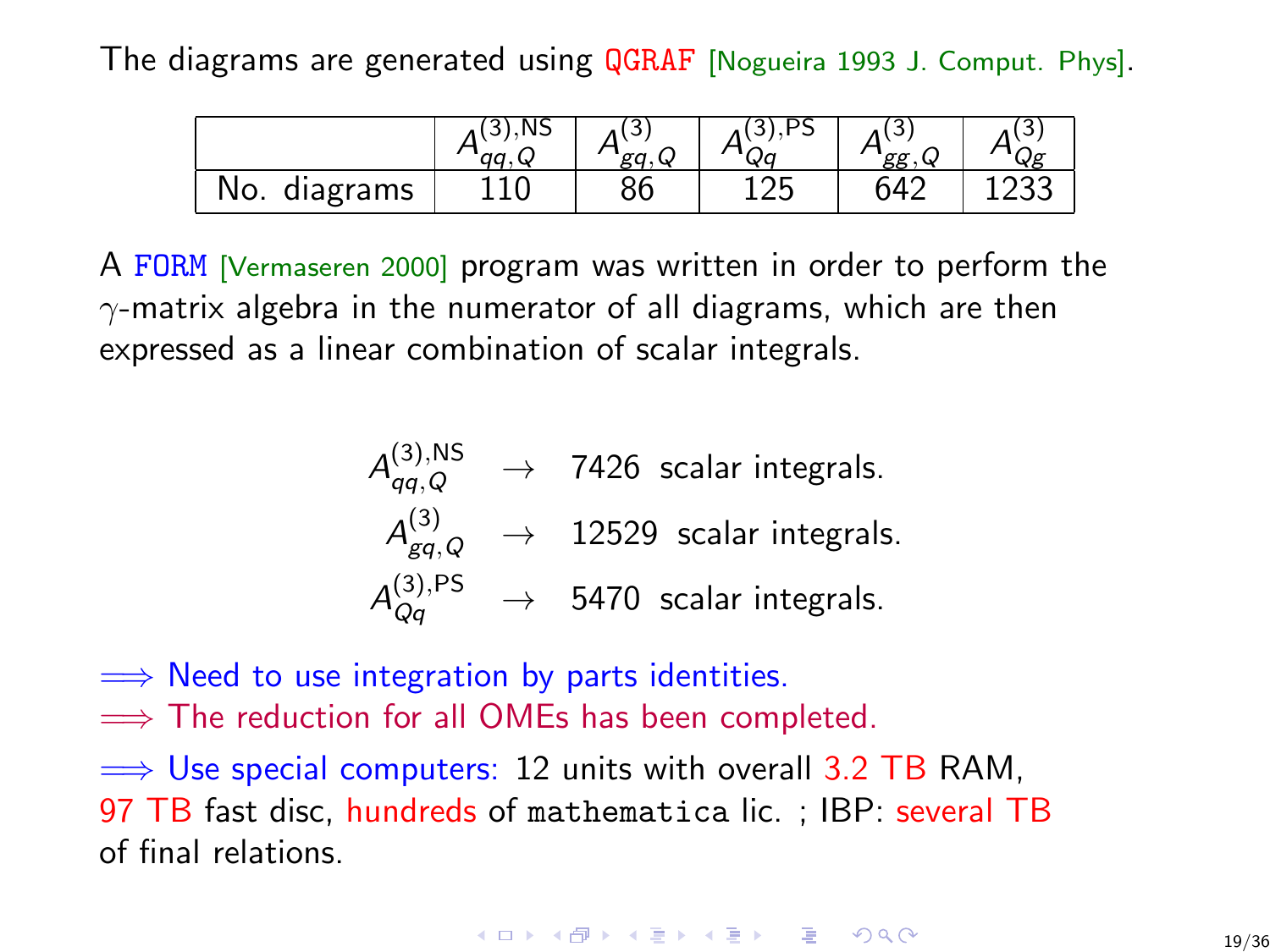# Integration by parts

We use Reduze [A. von Manteuffel, C. Studerus, 2012] to express all scalar integrals required in the calculation in terms of a small(er) set of master integrals.

Reduze is a C++ program based on Laporta's algorithm.

$$
(\Delta \cdot k)^N \to \sum_{N=0}^{\infty} x^N (\Delta \cdot k)^N = \frac{1}{1 - x\Delta \cdot k}
$$

 $\implies$  additional propagator. Number of master integrals:

$$
\begin{array}{rcl}\nA_{qq,Q}^{(3),\rm NS} & \rightarrow & 35 \text{ master integrals.} \\
A_{gq,Q}^{(3)} & \rightarrow & 41 \text{ master integrals.} \\
A_{Qq}^{(3),\rm PS} & \rightarrow & 66 \text{ master integrals.}\n\end{array}
$$

If we also include  $A_{\rm gg,\,Q}^{(3)}$  and  $A_{\rm Qg}^{(3)}$ , there is a total of more than 600 master integrals for the entire project. 24 integral families are required and implemented in Reduze.

<span id="page-19-0"></span>**KORK ER KERK ADA KOR**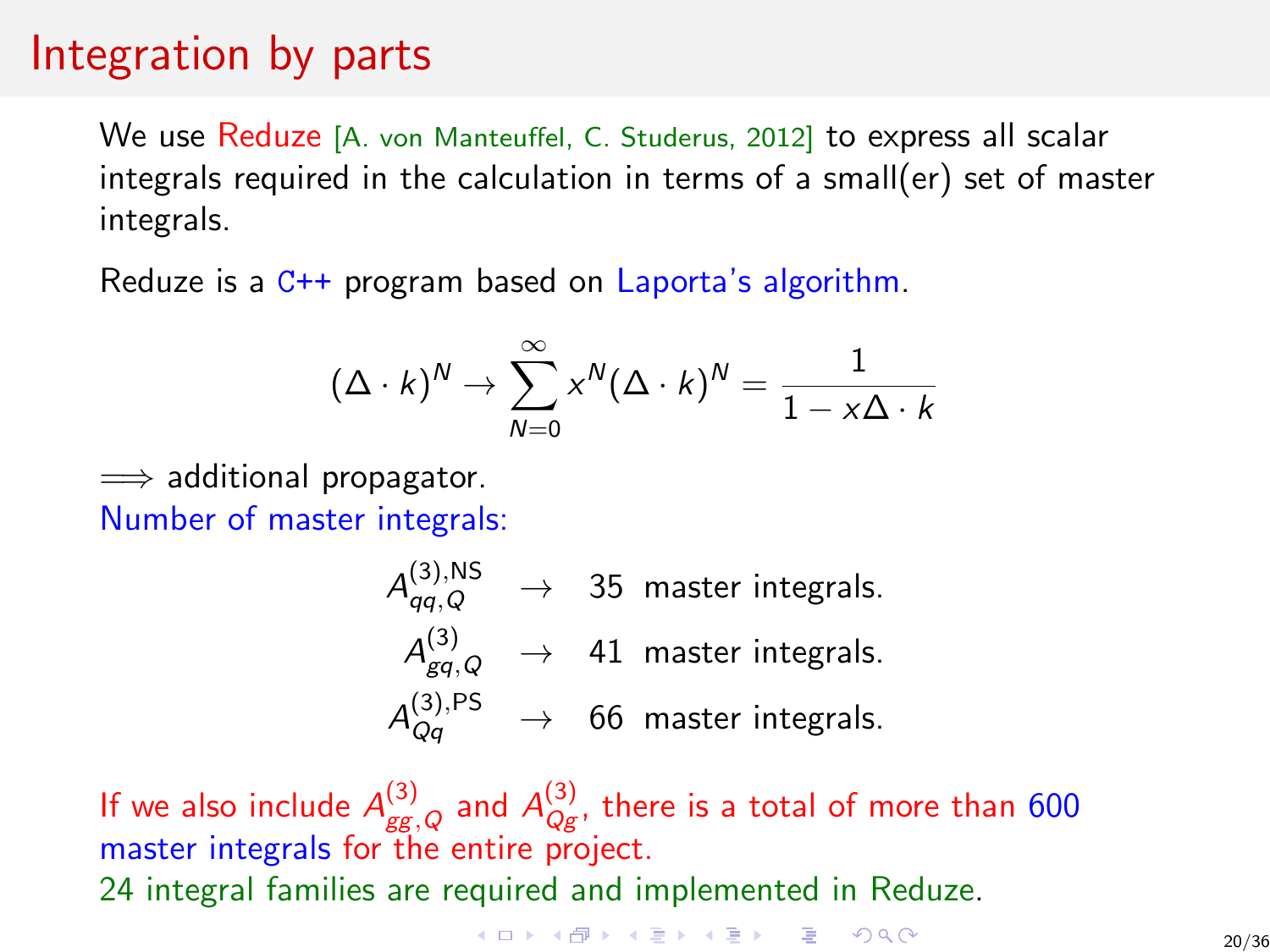# Calculation of the master integrals

For the calculation of the master integrals we use a wide variety of tools:

- $\blacktriangleright$  Hypergeometric functions.
- **In Summation methods based on difference fields, implemented in the** Mathematica program Sigma [C. Schneider, 2005–].
	- $\triangleright$  Reduction of the sums to a small number of key sums.
	- Expansion the summands in  $\varepsilon$ .
	- $\triangleright$  Simplification by symbolic summation algorithms based on  $\Pi\Sigma$ -fields [Karr 1981 J. ACM, Schneider 2005–].
	- $\blacktriangleright$  Harmonic sums, polylogarithms and their various generalizations are algebraically reduced using the package HarmonicSums [Ablinger 2010, 2013, Ablinger, Blümlein, Schneider 2011, 2013].
- $\triangleright$  Mellin-Barnes representations.
- In the case of convergent massive 3-loop Feynman integrals, they can be performed in terms of Hyperlogarithms [Generalization of a method by F. Brown, 2008, to non-vanishing masses and local operators].
- $\triangleright$  Systems of Differential Equations.
- <span id="page-20-0"></span>**In Almqvist-Zeilberger Theorem as Integration Method.**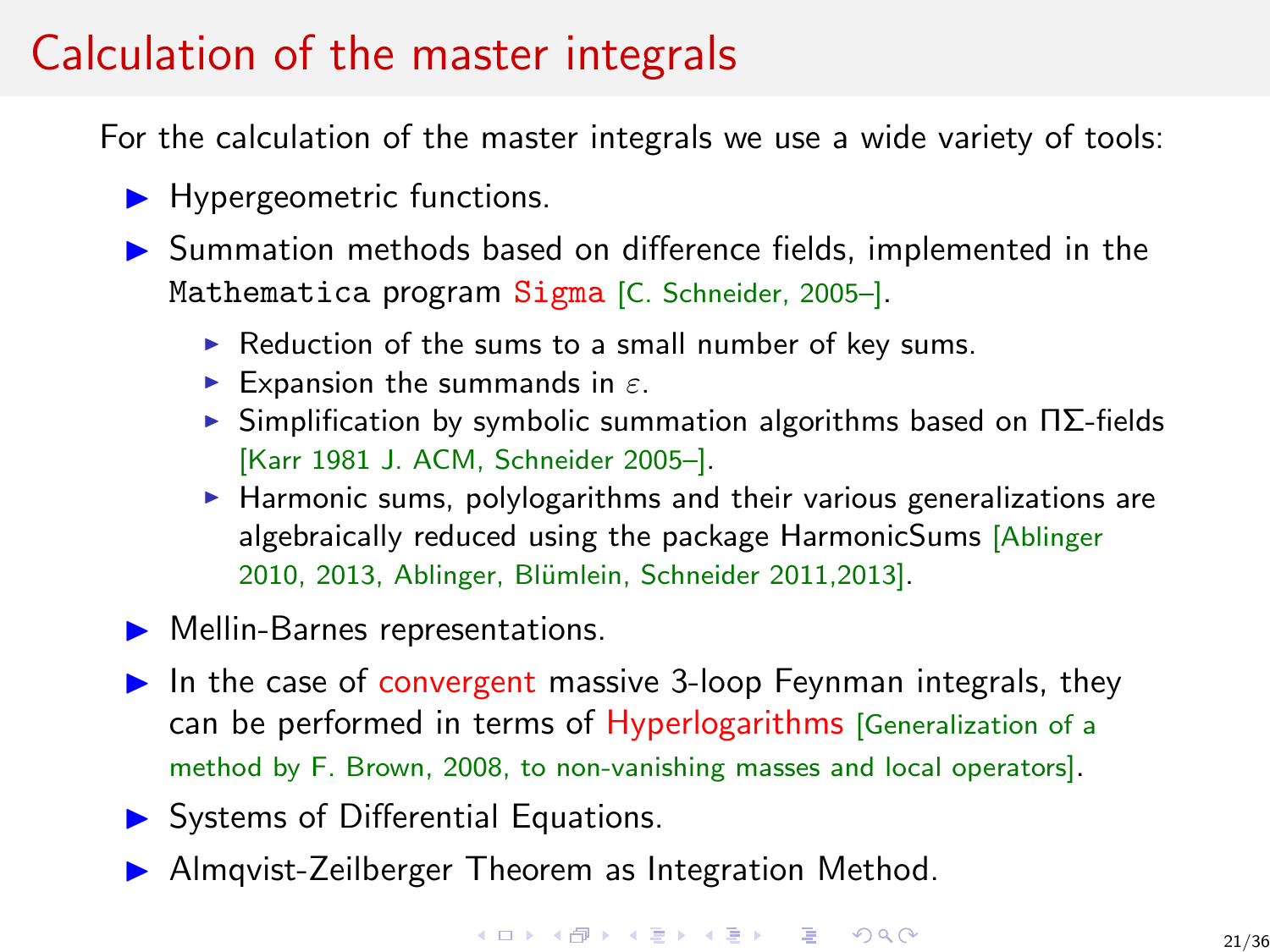# V-Topology



- $\triangleright$  Emergence of a new function class : nested generalized cyclotomic sums, weighted with binomials and inverse binomials of the type  $\binom{2i}{i}$ .
- $\triangleright$  At the side of the iterated integrals many root-valued letters appear (around 30).
- The scalar diagram exhibits terms growing like  $8^N$ ,  $4^N$ ,  $2^N$ ,  $N \rightarrow \infty$ . The growth  $2^N$  survives in the scalar case. Physics case finishes during these days.
- $\triangleright$  Asymptotic representations can be constructed analytically to arbitrary precision.
- $\triangleright$  Various special new numbers appear, the simplest of which is  $\pi$ , through which  $\zeta_2$  is no longer and elementary constant here.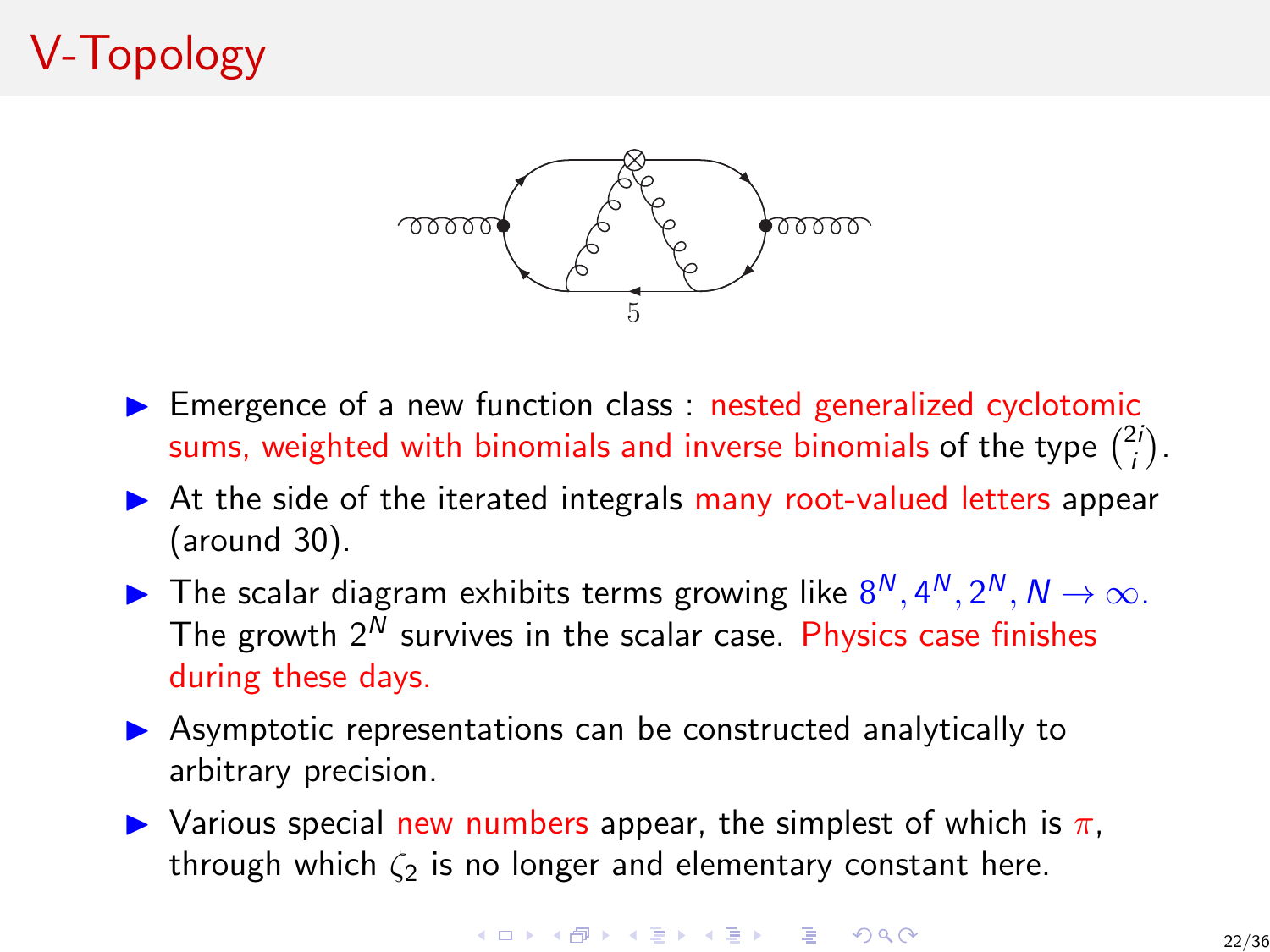Emergence of new nested sums :

$$
\sum_{i=1}^{N} {\binom{2i}{i}} (-2)^i \sum_{j=1}^{i} \frac{1}{j{\binom{2i}{j}}} S_{1,2} (\frac{1}{2}, -1; j)
$$
\n
$$
= \int_0^1 dx \frac{x^N - 1}{x - 1} \sqrt{\frac{x}{8 + x}} [H_{w_{17}, -1,0}^*(x) - 2H_{w_{18}, -1,0}^*(x)]
$$
\n
$$
+ \frac{\zeta_2}{2} \int_0^1 dx \frac{(-x)^N - 1}{x + 1} \sqrt{\frac{x}{8 + x}} [H_{12}^*(x) - 2H_{13}^*(x)]
$$
\n
$$
+ c_3 \int_0^1 dx \frac{(-8x)^N - 1}{x + \frac{1}{8}} \sqrt{\frac{x}{1 - x}},
$$

$$
w_{12} = \frac{1}{\sqrt{x(8-x)}}, \qquad w_{13} = \frac{1}{(2-x)\sqrt{x(8-x)}},
$$
  

$$
w_{17} = \frac{1}{\sqrt{x(8+x)}}, \qquad w_{18} = \frac{1}{(2+x)\sqrt{x(8+x)}}.
$$

—————————————————————————

 $\sim$  100 associated independent nested sums. The associated iterated integrals request root-valued alphabets with about 30 new letters. [J. Ablinger, J. Bümlein, J. Raab, C. Schneider, F. Wißbrock 2014.] [J. Ablinger, J. Bümlein, J. Raab, C. Schneider 2014.]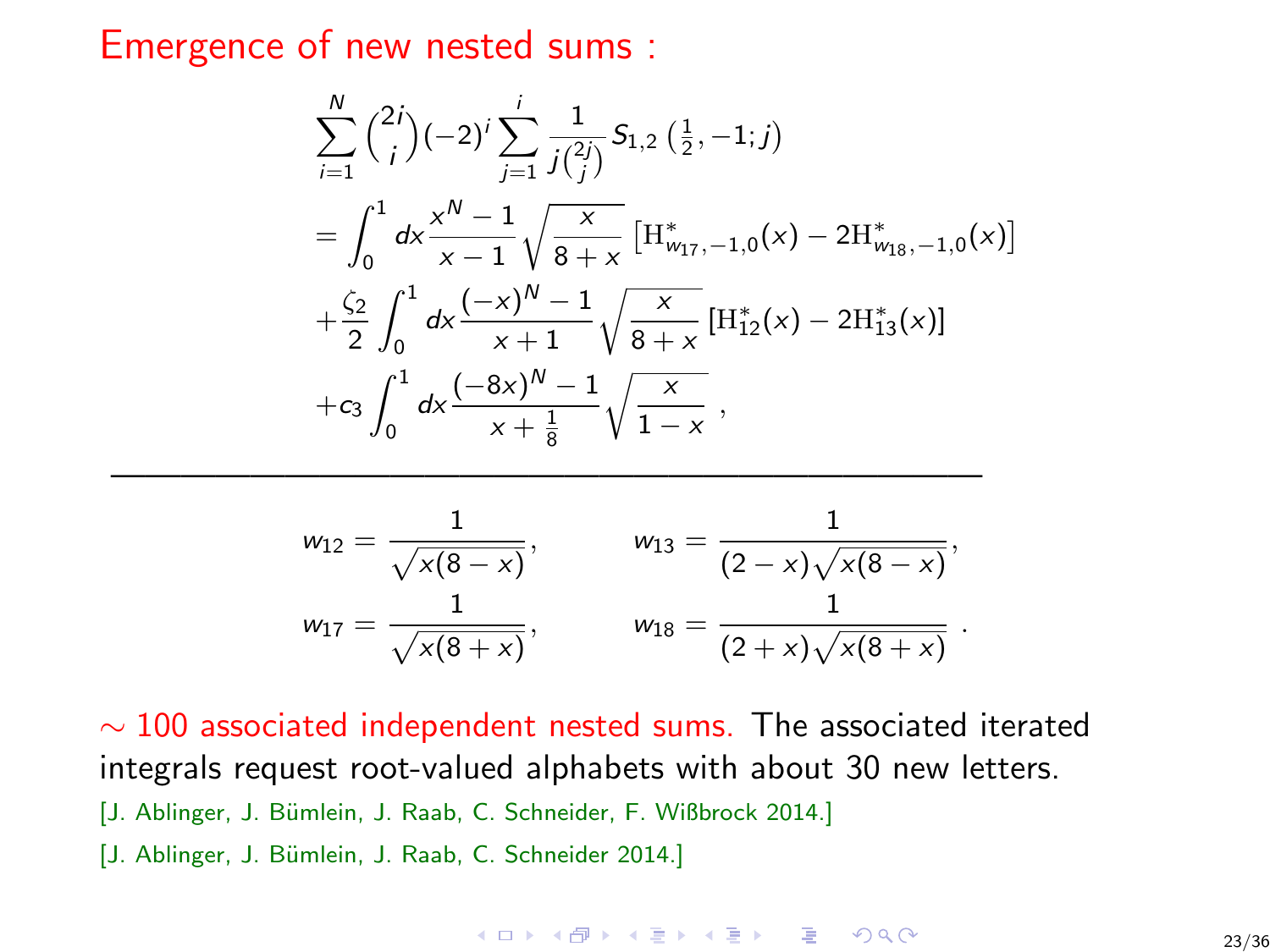## Spill-Off:

# New Mathematical Function Classes and Algebras

- 1998: Harmonic Sums [Vermaseren; JB]
- 1999: Harmonic Polylogarithms [Remiddi, Vermaseren]
- ▶ 2001: Generalized Harmonic Sums [Moch, Uwer, Weinzierl]
- $\triangleright$  2004: Infinite harmonic (inverse) binomial sums [Davydychev, Kalmykov; Weinzierl]
- ▶ 2011: (generalized) Cyclotomic Harmonic Sums, polylogarithms and numbers [Ablinger, JB, Schneider]
- ▶ 2013: Systematic Theory of Generalized Harmonic Sums, polylogarithms and numbers [Ablinger, JB, Schneider]
- ▶ 2014: Finite nested Generalized Cyclotomic Harmonic Sums with (inverse) Binomial Weights [Ablinger, JB, Raab, Schneider]

### Particle Physics Generates NEW Mathematics.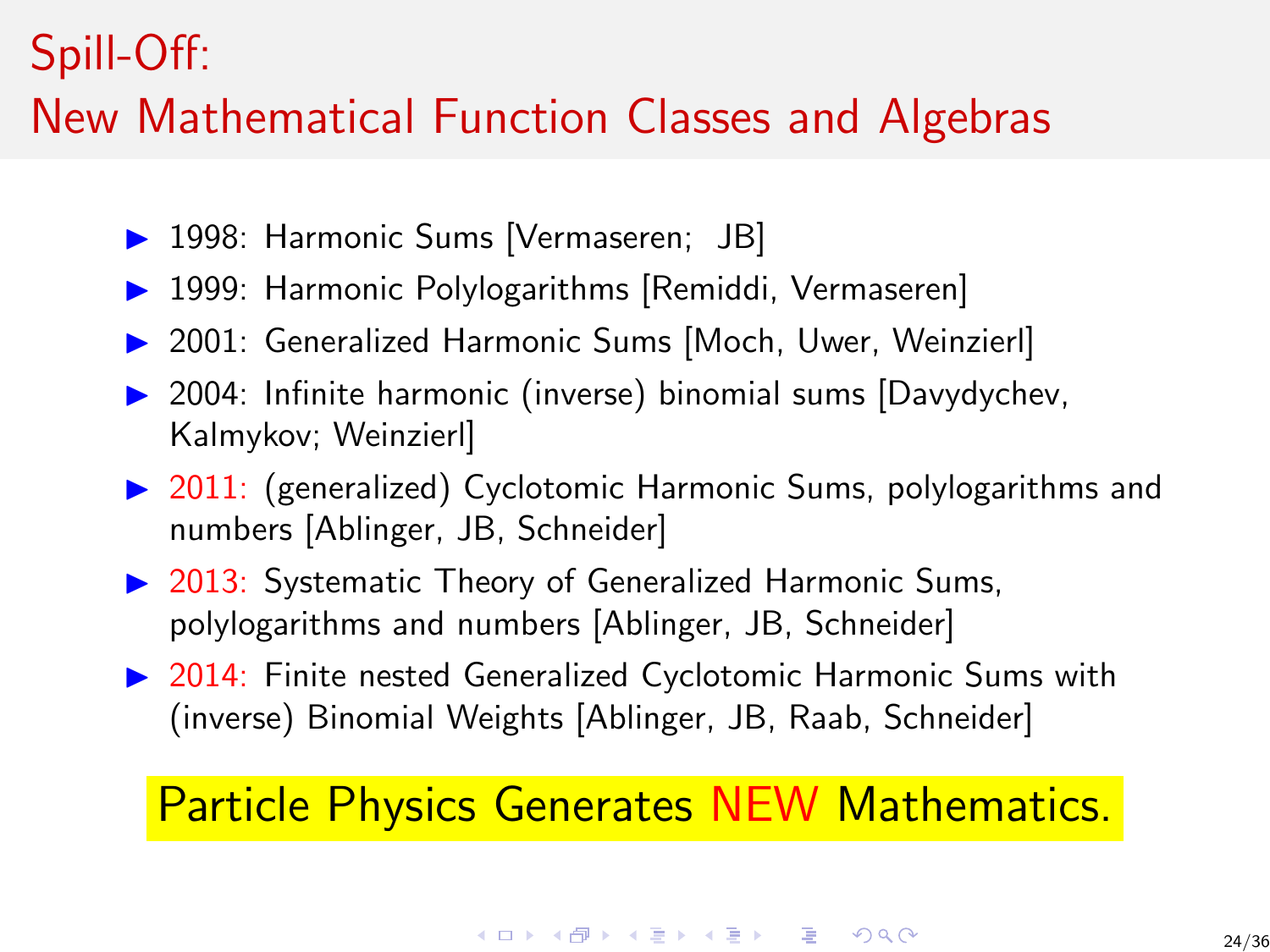

Nested (inverse) binomial sums

More and more onion skins to be added during theses calculations.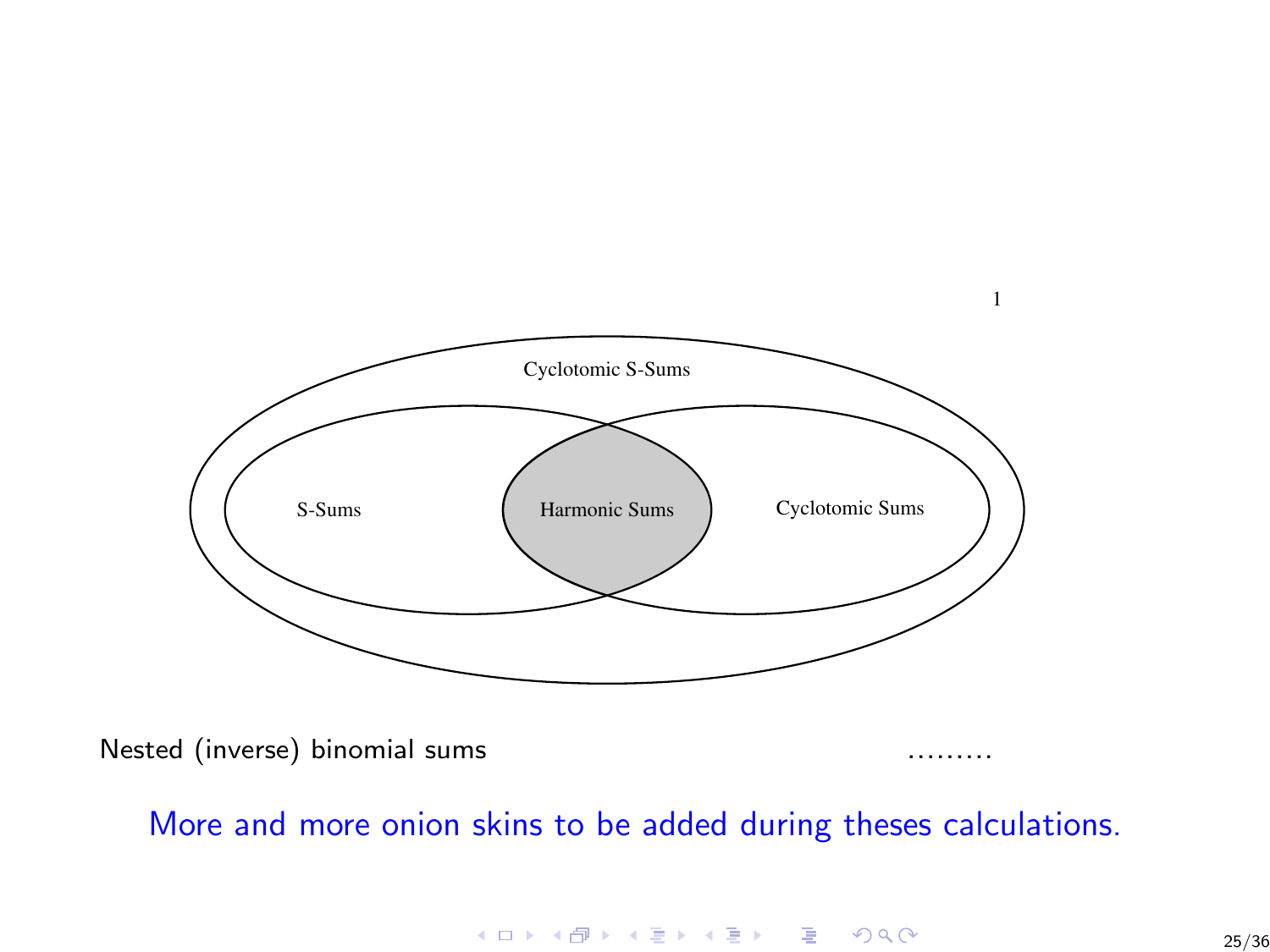# $T_F^2 C_{F,A}$  Contributions to  $A_{gg}$  for two massive lines  $(m_1 = m_2)$

$$
s_{gg,Q,T_{F}^{2}}^{(3)}(N) = c_{F}T_{F}^{2}\left\{\frac{16}{27}F_{3}^{3} + \frac{16P_{4}}{27(N-1)N^{3}(N+1)^{3}(N+2)}F_{1}^{2} + \left[-\frac{16}{3}F_{2}^{2} - \frac{16P_{4}}{81(N-1)N^{3}(N+1)^{4}(N+2)(2N-3)(2N-1)}\right]S_{1} - \frac{16P_{4}}{9(N-1)N^{3}(N+1)^{3}(N+2)}S_{2}
$$
  

$$
- \frac{2P_{13}}{243(N-1)N^{5}(N+1)^{5}(N+2)(2N-3)(2N-1)} - F\left[\frac{352}{27}S_{3} - \frac{64}{3}S_{2,1}\right]
$$

$$
+ \left[\frac{16}{3}F_{51} - \frac{8P_{8}}{9(N-1)N^{3}(N+1)^{3}(N+2)}\right]C_{2} + \frac{P_{3}}{9(N-1)N^{2}(N+1)^{2}(N+2)}C_{3}
$$

$$
- \left(\frac{2N}{N}\right)\frac{16P_{5}}{3(N-1)N(N+1)^{2}(N+2)(2N-3)(2N-1)}\frac{1}{4N}\left(\sum_{i=1}^{M}\frac{4^{i}S_{1}(i-1)}{i^{2}(\frac{2^{i}}{i})} - 7C_{3}\right)\right\}
$$

$$
+ C_{A}T_{F}^{2}\left\{-\frac{4P_{2}}{135(N-1)N^{2}(N+1)^{2}(N+2)}S_{1}^{2} + \frac{16(4N^{3}+4N^{2}-7N+1)}{15(N-1)N(N+1)}[S_{2,1} - S_{3}]
$$

$$
+ \frac{P_{12}}{3645(N-1)N^{4}(N+1)^{4}(N+2)(2N-3)(2N-1)}
$$

$$
- \frac{8P_{11}}{3645(N-1)N^{3}(N+1)^{3}(N+2)(2N-3)(2N-1)}S_{1} + \frac{4P_{7}}{135(N-1)N^{2}(N+1)^{2}(N+2)}S_{2}
$$

$$
- \left(\frac{2N}{N}\right)\frac{4
$$

26/36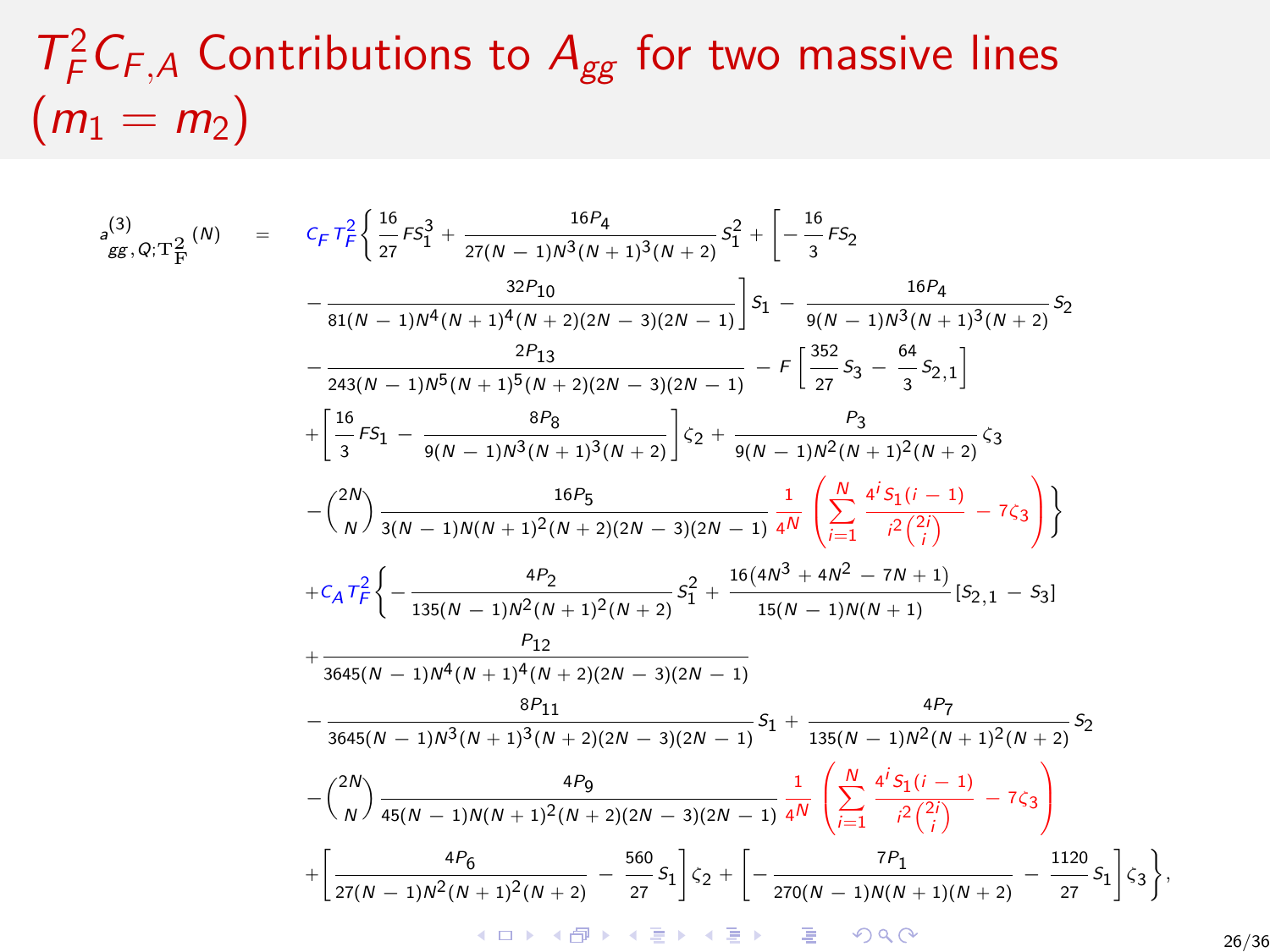# Moments for graphs with two massive lines  $(m_1 \neq m_2)$

$$
\begin{array}{rcl} a_{Qg}^{(3)}(N=6)&=&\frac{1}{2}\Bigg\{T_F^2C_A\Bigg\{\frac{69882273800453}{367569090000}-\frac{395296}{19845}\zeta_3+\frac{1316809}{39690}\zeta_2+\frac{832369820129}{14586075000}x+\frac{1511074426112}{624023544375}x^2-\frac{84840004938801319}{600973782403905000}x^3\\&+\ln\Big(\frac{m_2^2}{\mu^2}\Big)\Big[\frac{11771644209}{194481000}+\frac{78496}{2205} \zeta_2-\frac{1406143531}{68457500}x-\frac{105157957}{105093375}x^2+\frac{2287164970759}{28045600}x^3\Bigg]\\&+\ln\Big(\frac{m_2^2}{\mu^2}\Big)\ln\Big(\frac{m_1^2}{\mu^2}\Big)\frac{126698}{79380}+\frac{112669}{661500}x-\frac{49373}{51975}x^2-\frac{31340489}{360504020}x^3\Bigg]+\ln^3\Big(\frac{m_2^2}{\mu^2}\Big)\frac{324148}{19845}+\ln^2\Big(\frac{m_2^2}{\mu^2}\Big)\ln\Big(\frac{m_1^2}{\mu^2}\Big)\frac{166992}{6615}\\&+\ln\Big(\frac{m_1^2}{\mu^2}\Big)\Big[\frac{83755544727}{33960}+\frac{78496}{50250}x+\frac{973746}{19975}x^2+\frac{13340489}{17027010}x^3\Bigg]+\ln^2\Big(\frac{m_1^2}{\mu^2}\Big)\frac{12677}{6615}\\&+\ln^2\Big(\frac{m_1^2}{\mu^2}\Big)\Big[\frac{2668087}{339
$$

27/36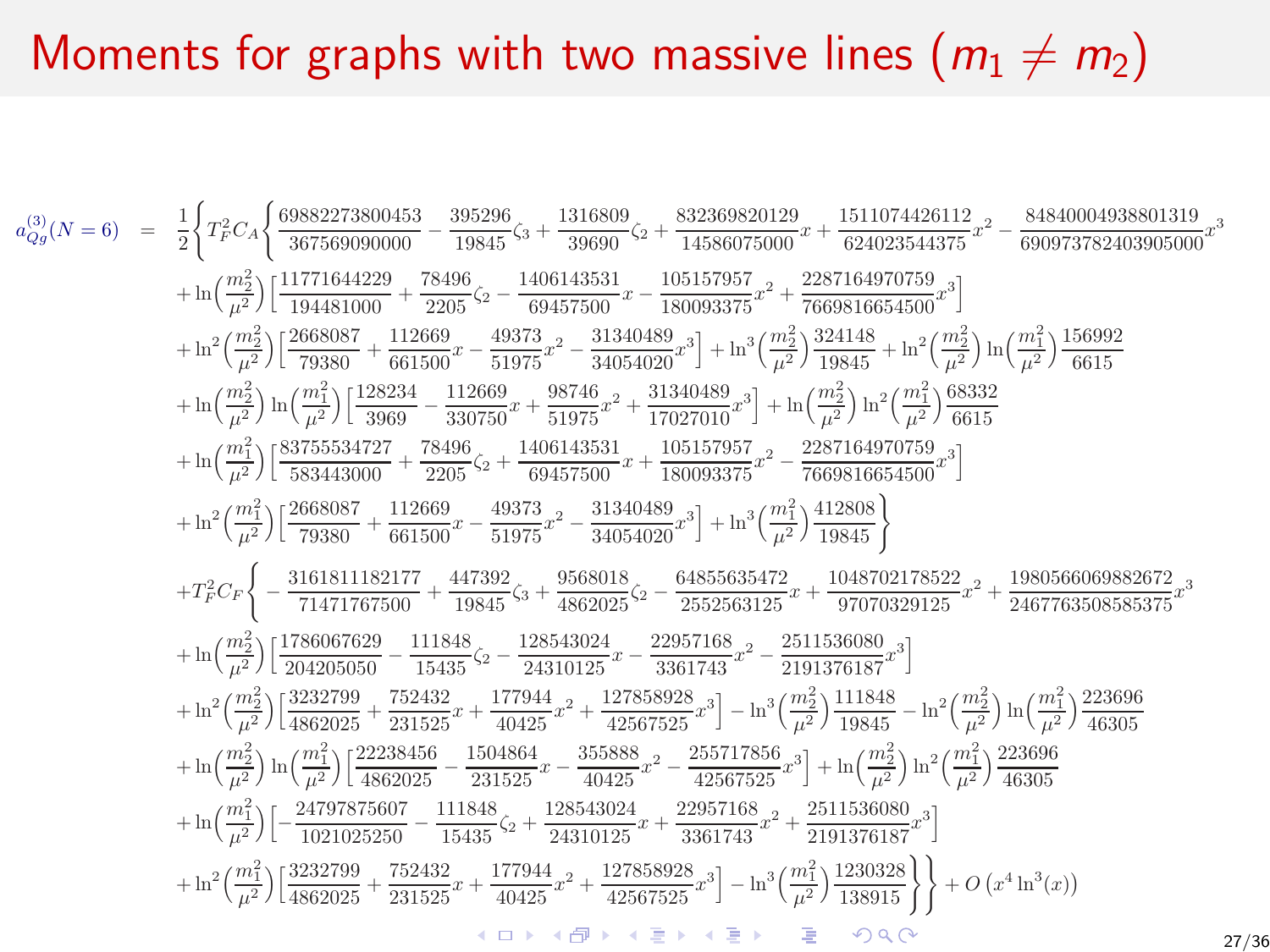# Complete OMEs and Wilson Coefficients:

- 3 Loop Anomalous Dimensions
- Wilson Coefficients and OMEs

6 of 8 OMEs have been calculated

K ロ ▶ K 個 ▶ K 할 ▶ K 할 ▶ 이 할 → 9 Q Q\*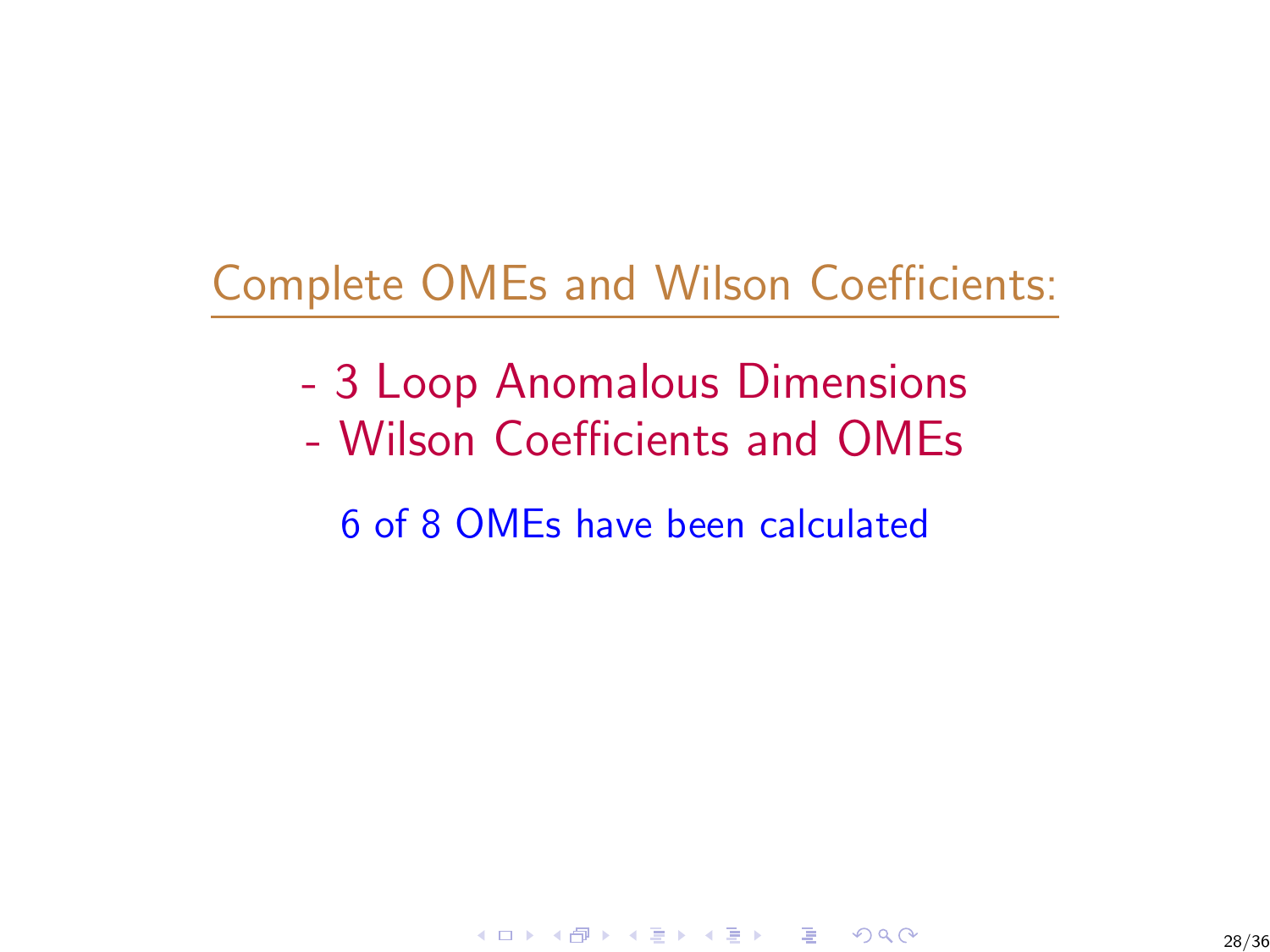# 3-Loop Anomalous Dimensions  $\propto T_F$

### Transversity:

$$
\begin{array}{rcl} \gamma_{q\bar{q},\rm NS,TR}^{(1)}&=&-C_F\left(\frac{C_A}{2}-C_F\right)\bigg[64S_{-2,1}+\frac{2(17N^2+17N-12)}{3N(N+1)}-64S_{-2}S_1-\frac{1072}{9}S_1\\& &+\frac{176}{3}S_2-32S_3-32S_{-2}\bigg]+C_F^2\bigg[S_1\bigg[\frac{1072}{9}-32S_2\bigg]-\frac{104}{3}S_2-\frac{43}{3}\bigg]\\&+&C_FT_FN_F\bigg[-\frac{160}{9}S_1+\frac{32}{3}S_2+\frac{4}{3}\bigg],\\ \gamma_{q\bar{q},\rm NS,TR}^{(1)}&=&-C_F\left(\frac{C_A}{2}-C_F\right)\frac{8}{N(N+1)}\\ \gamma_{q\bar{q},\rm NS,TR}^{(2)}&=&C_F^2T_FN_F\bigg[\frac{256}{3}S_{3,1}+\bigg[-\frac{512}{3}S_{-2,1}+\frac{1280}{9}S_2-\frac{512}{3}S_3-\frac{440}{3}\bigg]S_1-\frac{2560}{9}S_{-2,1}\\&-\frac{256}{3}S_{-2,2}+\frac{1024}{3}S_{-2,1,1}+\frac{4(207N^3+414N^2+311N+56)}{9N(N+1)^2}-\frac{128}{3}S_2^2-\frac{80}{3}S_2\\&+\bigg[\frac{11280}{9}-\frac{256}{3}S_1\bigg]S_{-3}+\bigg[\frac{2560}{9}S_1-\frac{256}{3}S_2\bigg]S_{-2}+\frac{1856}{9}S_3-\frac{512}{3}S_4\\&-\frac{256}{3}S_{-4}+\bigg[128S_1-96\bigg]S_3\bigg]\\&+C_FC_A T_FN_F\bigg\{\bigg[\frac{256}{3}S_{-2,1}-\frac{16(200N^2+200N-9)}{27N(N+1)}+64S_3\bigg]S_1-\frac{256}{3}S_{3,1}\\&+\frac{1280}{9}S_{-2,1}+\frac
$$

- $\blacktriangleright$  Independent confirmation of full two-loop results.
- $\blacktriangleright$  1st ab initio calculation of the contribution  $\propto T_F$  at 3 loops.
- $\triangleright$  Note a typo in the 15th moment in 1203.1022.
- $\blacktriangleright$  Independent calculation of the anomalous dimensions ( $\propto T_F$ )  $\gamma_{qq}^{\rm NS\pm}$  and  $\gamma_{gq}$  at 3 loops.

**KOD KAR KED KED E YOUR**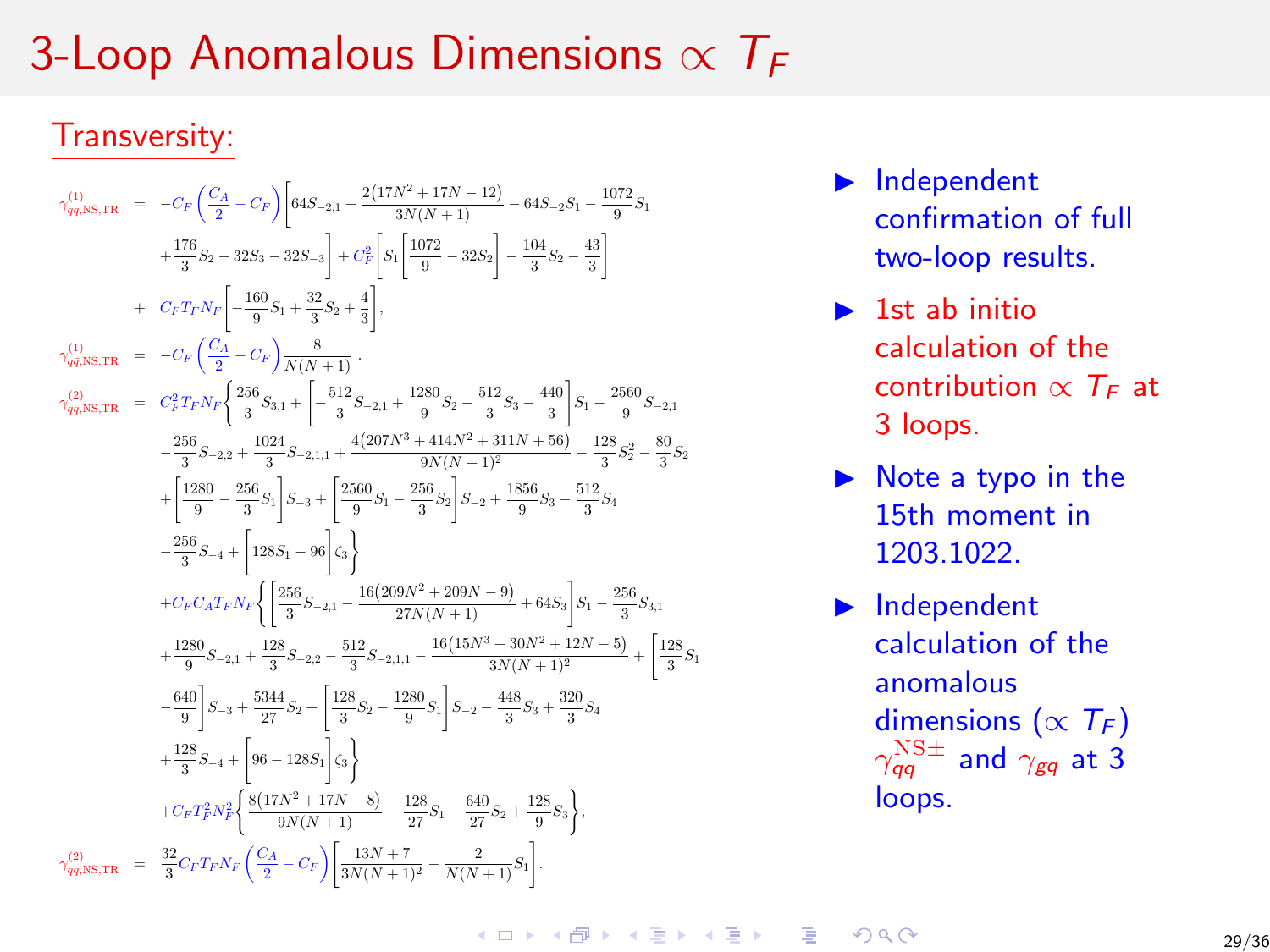$L_{\rm g}^{\rm S}$  $_{\mathcal{g},2}^{\mathrm{S}}$  and  $\mathcal{L}_{q,2}^{\mathrm{PS}}$ q,2

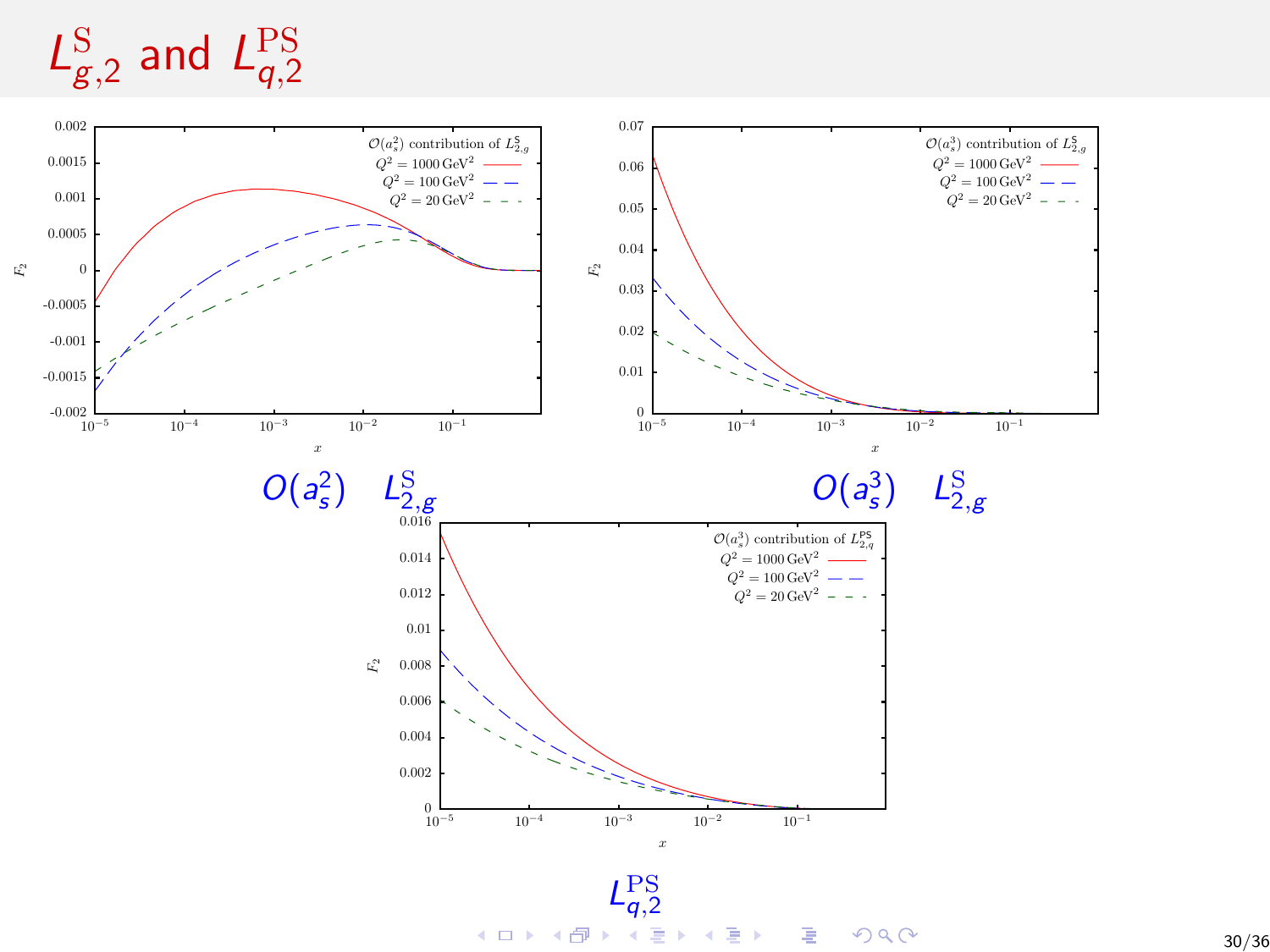# 3-Loop OME:  $A_{gq}$

$$
\begin{array}{ll} a_{pq}^{(3)} & = C_p^2 T r \left[ \frac{(N^2 + N + 2)}{(N - 1)N(N + 1)} \left( \frac{64}{3} B_4 - 96 \zeta_4 \right) - 2 \left[ - \frac{29 (N^2 + N + 2)}{27 (N - 1)N(N + 1)} S_1^4 \right. \\ & & + \frac{2(275 N^4 + 472 N^3 + 951 N^2 + 598 N + 96)}{8 (N - 1)N^2 (N + 1)^2} S_1^2 + \left[ \frac{14 (N^2 + N + 2)}{9 (N - 1)N(N + 1)} S_2 \right. \\ & & - \frac{2 P_0}{81 (N - 1)N^3 (N + 1)^3} \left] S_1^2 + \left[ - \frac{4 P_1}{25 (N - 1)N^4 (N + 1)^2} \right] S_2 + \frac{4 P_1 (N + 2 + 2)}{27 (N - 1)N(N + 1)^4} S_3 - \frac{16 (N^2 + N + 2)}{9 (N - 1)N(N + 1)} S_{2,1} \right] S_1 - \frac{2 P_0}{81 (N - 1)N(N + 1)^2} S_2^2 + \frac{4 P_1 (N + 2 + 2)}{27 (N - 1)N^3 (N + 1)^2 (N + 2)^2} + \frac{4 P_1 (N^2 + N + 2)}{3 (N - 1)2 N^4 (N + 1)^4 (N + 2)^2} S_2 - \frac{6 (N^2 + N + 2)}{(N - 1)2 N^3 (N + 1)^4 (N + 2)^2} + \frac{4 P_2 (N - 1)2 N^3 (N + 1)^3 (N + 2)^2}{8 (N - 1)2 N^3 (N + 1)^4 (N + 2)^2} S_2 - \frac{6 (N^2 + N + 2)}{8 (N - 1)2 N^3 (N + 1)^2 (N + 2)^2} S_3 - \frac{6 (N^2 + N + 2)}{8 (N - 1)^2 N^3 (N + 1)^2 (N + 2)^2} S_4 - \frac{6 (N^2 + N + 2)}{8 (N - 1)^2 N^3 (N + 1)^4 (N + 2)^2} S_5 - \frac{6 (N^2 + N + 2)}{3 (N
$$

$$
\begin{array}{c} \displaystyle \frac{+2)}{7}S_{+}^{4} \end{array} \hspace{0.2cm} \begin{array}{c} \displaystyle \frac{+2}{7}S_{+}^{4} \end{array} \hspace{1.2cm} \begin{array}{c} \displaystyle \frac{+2}{7}S_{+}^{4} \end{array} \hspace{1.2cm} \hspace{0.2cm} \displaystyle \frac{8\left(8N^{3}+13N^{2}+27N+10\right)}{9(N-1)N(N+1)^{2}} \end{array} \hspace{0.2cm} \displaystyle \frac{8\left(4N^{3}+13N^{2}+27N+10\right)}{9(N-1)N(N+1)^{2}} \left[ \left|\frac{3\left(2\left( N^{2}+N+2\right)}{9(N-1)N(N+1)^{2}}\right) \right| \right] \left(2+\left[\frac{512\left(N^{2}+N+2\right)}{9(N-1)N(N+1)^{2}}\right] \left(2\right) \right] \left(2+\left[\frac{512\left(N^{2}+N+2\right)}{9(N-1)N(N+1)}\right) \left(8K_{4} - \frac{2}{3}B_{4}\right) - 2\left[ \frac{26\left(N^{2}+N+2\right)}{2\left(N-1)N(N+1)^{2}} \right] S_{1}^{4} \right. \\ \displaystyle \left. \displaystyle \frac{-(6\left(N^{2}+N+2\right)}{9(N-1)N(N+1)}S_{+}^{1} \right) S_{1}^{4} \end{array} \hspace{1.2cm} \begin{array}{c} \displaystyle \frac{8\left(N^{2}+N+2\right)}{3(N-1)N(N+1)}S_{+}^{2} \end{array} \hspace{1.2cm} \begin{array}{c} \displaystyle \frac{8\left(N^{2}+N+2\right)}{3(N-1)N(N+1)}S_{+}^{2} \end{array} \hspace{1.2cm} \end{array} \hspace{1.2cm} \begin{array}{c} \displaystyle \frac{8\left(N^{2}+N+2\right)}{3(N-1)N(N+1)}S_{+}^{2} \end{array} \hspace{1.2cm} \end{array} \hspace{1.2cm} \begin{array}{c} \displaystyle \frac{8\left(N^{2}+N+2\right)}{3(N-1)N(N+
$$

31/36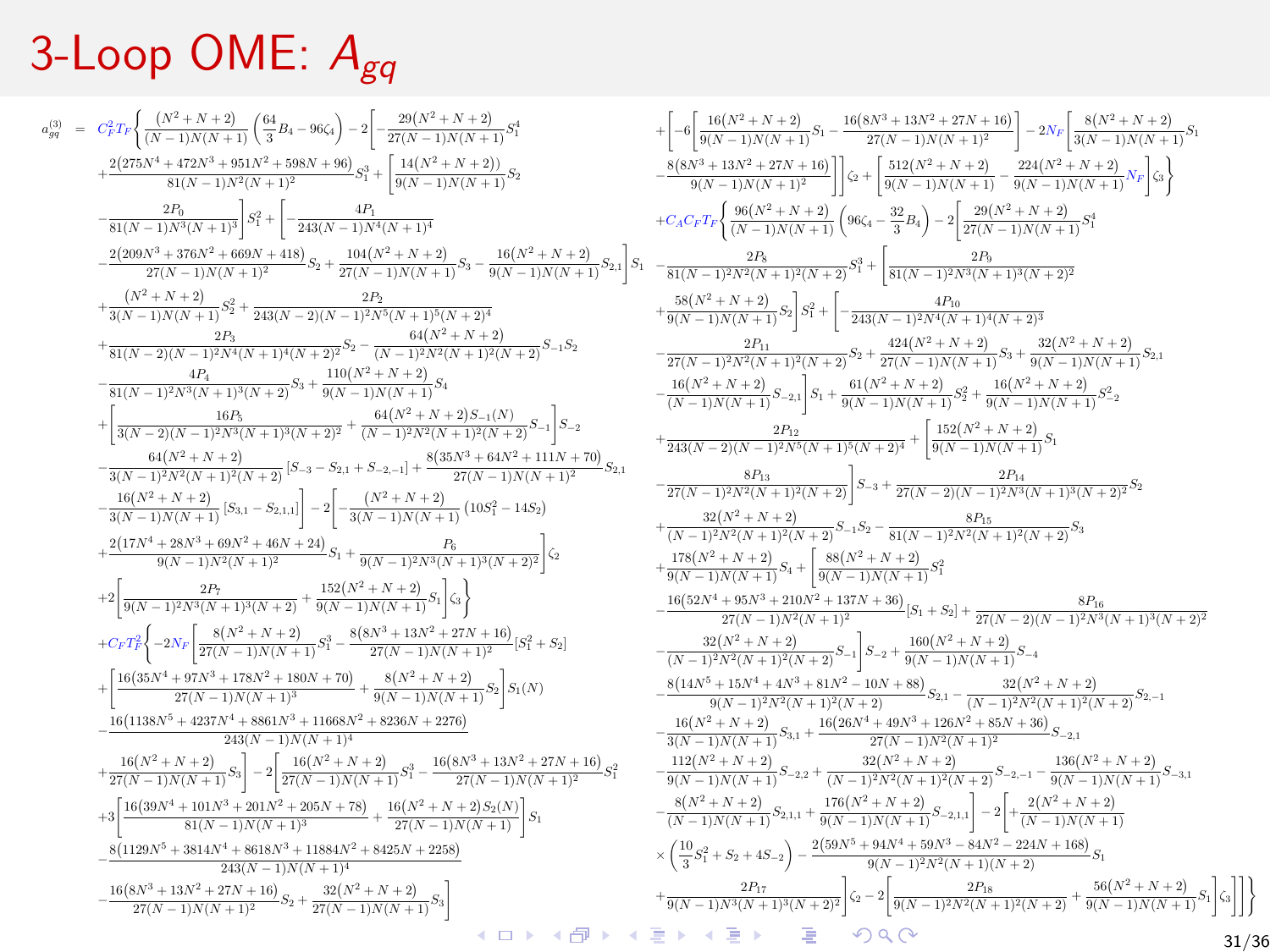# 3-Loop OME: Non-Singlet

 $a_{NS}^{(3)}(N) \;\; = \;\; C_F^2 T_F \Bigg\{ \Bigg[ \frac{128}{27} S_2 - \frac{16(2N+1)}{27 N^2 (N+1)^2} \Bigg] S_1^3 + \Bigg[ (-1)^N \frac{64 \big( 2N^2 + 2N + 1 \big)}{9 N^3 (N+1)^3} \Bigg] \Bigg\} \, .$  $-\frac{8 \left(2 N^5+7 N^4+3 N^3-9 N^2-7 N+2\right)}{9 N^3 (N+1)^3}-\frac{64}{9 N (N+1)}S_2+\frac{64}{3}S_3-\frac{128}{9}S_{2,1}-\frac{256}{9}S_{-2,1}\Bigg]S_1^2$  $+ \Biggl[ - {64\over 9}S_2^2 + {16\bigl(448 N^4 + 896 N^3 + 484 N^2 + 54 N + 45\bigr)\over 81 N^2 (N+1)^2} S_2 - (-1)^N {32 P_1\over 27 N^4 (N+1)^4}$  $+ \frac{8P_2}{81N^4(N+1)^4}- \frac{64\big(40N^2+40N+9\big)}{27N(N+1)}S_3 + \frac{704}{9}S_4 + \frac{128}{9N(N+1)}S_{2,1} - \frac{320}{9}S_{3,1} \, .$  $-\frac{256 \left(10 N^2+10 N-3\right)}{27 N (N+1)} S_{-2,1}-\frac{256}{9} S_{-2,2}+\frac{64}{3} S_{2,1,1}+\frac{1024}{9} S_{-2,1,1} \Bigg] S_1$  $-\frac{16 \left(31 N^2+31 N-6\right)}{27 N (N+1)}S_{2}^{2}+(-1)^N\frac{16 P_3}{81 N^5 (N+1)^5}+\frac{P_4}{162 N^5 (N+1)^5}+\left[\frac{16 \left(3 N^2+3 N+2\right)}{3 N (N+1)}\right]^{2}$  $-\frac{64}{3}S_1\Bigg] S_{-4} + \Bigg[\frac{256S_1(N)}{9} - \frac{128\big(10N^2+10N+3\big)}{27N(N+1)} \Bigg] B_4 + \Bigg[96S_1(N) - \Big(125S_1(N)\Bigg]$  $-\frac{24\left(3N^{2}+3N+2\right)}{N(N+1)}\Biggr]\zeta_{4}+\Biggl[\frac{128}{9}[S_{1}^{2}+S_{2}]-\frac{128\left(10N^{2}+10N+3\right)}{27N(N+1)}S_{1}\Biggr]$  $+ \frac{64 \left(112 N^3+224 N^2+169 N+39\right)}{81 N (N+1)^2} \Biggr] S_{-3} - \frac{176 \left(17 N^2+17 N+6\right)}{27 N (N+1)} S_4$  $+\frac{8 \{1301N^4+2602N^3+2177N^2+492N-84\}}{81N^2(N+1)^2}S_3+\frac{512}{9}S_5+\frac{256}{9}S_{-5}+\Bigg[\frac{256}{27}S_1^3$  $-\frac{128}{9N(N+1)}S_1^2+\frac{128\left(112N^4+224N^3+121N^2+9N+9\right)}{81N^2(N+1)^2}S_1$  $-\frac{64 \left(181 N^4+266 N^3+82 N^2-3 N+18\right)}{81 N^3 (N+1)^3}-\frac{512}{9}S_{2,1}-\frac{1280}{27}S_2+\frac{512}{27}S_3\bigg]S_{-2}\quad$  $+\frac{16\left(7N^4+14N^3+3N^2-4N-4\right)}{9N^2(N+1)^2}S_{2,1}+\frac{256}{9}S_{2,3}-\frac{512}{9}S_{2,-3}+\frac{16\left(89N^2+89N+30\right)}{27N(N+1)}S_{3,1}-\frac{55}{9}S_{4,2}-\frac{16}{9}S_{5,3}$  $-\frac{512}{9}S_{4,1}-\frac{128\left(112N^{3}+112N^{2}-39N+18\right)}{81N^{2}(N+1)}S_{-2,1}+\left[\frac{64(-1)^{N}\left(2N^{2}+2N+1\right)}{9N^{3}(N+1)^{3}}\right].$  $-\frac{8P_5}{81N^3(N+1)^3}+\frac{256}{27}S_3+\frac{256}{3}S_{-2,1}\Bigg]S_2-\frac{128\{10N^2+10N-3\}}{27N(N+1)}S_{-2,2}+\frac{512}{9}S_{-2,3}\quad$  $-\frac{16 \left(3 N^2+3 N+2\right)}{3 N (N+1)} S_{2,1,1}+\frac{512}{9} S_{2,1,-2}+\frac{256}{9} S_{3,1,1}+\frac{512 \left(10 N^2+10 N-3\right)}{27 N (N+1)} S_{-2,1,1}\quad$  $+\frac{512}{9}S_{-2,2,1}-\frac{2048}{9}S_{-2,1,1,1}+\left[(-1)^N\frac{16\left(2N^2+2N+1\right)}{3N^3(N+1)^3}+\frac{P_6}{3N^3(N+1)^3}+\left[\frac{64}{3}S_{1}\right]^{2}\right]$  $-\frac{32}{3N(N+1)}\bigg\vert S_{-2}-\frac{8\big(3N^2+3N+2\big)}{3N(N+1)}S_2+\bigg\lceil \frac{8\big(15N^4+30N^3+15N^2-4N-2\big)}{3N^2(N+1)^2}+\frac{32}{3}S_2\bigg\vert\,S_1-2\bigg\rceil.$  $+\frac{32}{3}S_3+\frac{32}{3}S_{-3}-\frac{64}{3}S_{-2,1}\Bigg]\zeta_2+\Bigg[\frac{2 \big(561 N^4+1122 N^3+767 N^2+302 N+48\big)}{9 N^2 (N+1)^2}-\frac{1208}{9}S_1 +C_F T_F^2 \Biggl\{ -\frac{4P_7}{729N^4(N+1)^4} -\frac{19424S_1(N)}{729} +\frac{1856S_2(N)}{81} -\frac{640S_3(N)}{81} +\frac{128S_4(N)}{27} \Biggr\}$  $+ N_F \Bigg[ \frac{2 P_8}{729 N^4 (N+1)^4} - \frac{55552}{729} S_1 + \frac{640}{27} S_2 - \frac{320}{81} S_3 + \frac{64}{27} S_3 \Bigg] \quad .$  $+ \Bigg[ \frac{4 \{3 N^4 + 6 N^3 + 47 N^2 + 20 N - 12\}}{27 N^2 (N+1)^2} - \frac{160}{27} S_1 + \frac{32}{9} S_2 \Bigg] (2 + N_F) \zeta_2 \quad .$  $+\left[\frac{256\left(3N^{2}+3N+2\right)}{27N(N+1)}-\frac{1024}{27}S_{1}+N_{F}\left(\frac{448}{27}S_{1}-\frac{112\left(3N^{2}+3N+2\right)}{27N(N+1)}\right)\right]\zeta_{3}\Biggr\}$ 

 $-\frac{64}{3}S_2$  <3  $+C_F C_A T_F \Biggl\{ - {64\over 27} S_2 S_1^3 + \Biggl[ -(-1)^N {32(2N^2 + 2N + 1)\over 9N^3(N+1)^3} + {4P_9\over 9N^3(N+1)^3} + {32\over 9N(N+1)} S_2 - {80\over 9} S_3 \Biggr]$  $+\frac{128}{9}S_{2,1}+\frac{128}{9}S_{-2,1}\Biggr]S_{1}^{2}+\Biggl[\frac{80(2N+1)^{2}}{9N(N+1)}S_{3}+\frac{112}{9}S_{2}^{2}+(-1)^{N}\frac{16P_{1}}{27N^{4}(N+1)^{4}}+\frac{4P_{10}}{729N^{4}(N+1)^{4}}\Biggr]$  $-\frac{16(N-1)(2N^3-N^2-N-2)}{9N^2(N+1)^2}S_2-\frac{208}{9}S_4-\frac{8\left(9N^2+9N+16\right)}{9N(N+1)}S_{2,1}+\frac{64}{3}S_{3,1}$  $+\frac{128\left(10N^{2}+10N-3\right)}{27N(N+1)}S_{-2,1}+\frac{128}{9}S_{-2,2}-32S_{2,1,1}-\frac{512}{9}S_{-2,1,1}\biggr]S_{1}\label{eq:19}$  $-\frac{4 \left(15 N^2+15 N+14\right)}{9 N (N+1)}S_2^2+\frac{24 (N-1) \left(N^2+2\right)}{5 N (N+1)^2} \zeta_2^2-(-1)^N \frac{8 P_3}{81 N^5 (N+1)^5}+\frac{P_{11}}{1458 N^5 (N+1)^5}$  $+ \left[ \frac{ 12 \{ 5N^3 + 13N^2 + 8N + 6 \} }{ N(N+1)^2 } - 96 S_1 \right] \zeta_4 + \left[ \frac{ 64 \{ 10N^2 + 10N + 3 \} }{ 27N(N+1) } - \frac{128}{9} S_1 \right] S_{-4} \; .$  $+ \left[ \frac{32}{3} S_1 - \frac{8 \left(3 N^2+3 N+2\right)}{3 N (N+1)} \right] B_4 + \left[ -\frac{64}{9} [S_1^2+S_2] + \frac{64 \left(10 N^2+10 N+3\right)}{27 N (N+1)} S_1 \right]$  $\left.\frac{32\big(112 N^3+224 N^2+169 N+39\big)}{81 N (N+1)^2}\right] S_{-3}-\frac{8 P_{12}}{81 N^2 (N+1)^2} S_3$  $+\frac{4 \left( 311 N^{2}+311 N+78\right) }{27 N(N+1)}S_{4}-\frac{224}{9}S_{5}-\frac{128}{9}S_{-5}-\frac{4 \left( 2 N^{3}-35 N^{2}-37 N-24\right) }{9 N^{3}(N+1)^{2}}[S_{1}^{2}+S_{2}]$  $-\frac{8P_{13}}{9N^2(N+1)^2}S_{2,1}+\left[-\frac{64\left(112N^4+224N^3+121N^2+9N+9\right)}{81N^2(N+1)^2}S_1-\frac{128}{27}S_1^3+\frac{64}{9N(N+1)}S_1^2\right.$  $+\frac{640}{27}S_2-\frac{256}{27}S_3+\frac{256}{9}S_{2,1}+\frac{32\left(181N^4+266N^3+82N^2-3N+18\right)}{81N^3(N+1)^3} \Bigg]S_{-2}$  $-\frac{128}{3}S_{2,3}+\frac{256}{9}S_{2,-3}-\frac{8(13N+4)(13N+9)}{27N(N+1)}S_{3,1}+\frac{256}{9}S_{4,1}+\left[-(-1)^N\frac{32\left(2N^2+2N+1\right)}{9N^3(N+1)^3}\right].$  $-\frac{4P_{14}}{81N^3(N+1)^3}+\frac{496}{27}S_3-\frac{64}{3}S_{2,1}-\frac{128}{3}S_{-2,1}\Bigg]S_2+\frac{64\big(10N^2+10N-3\big)}{27N(N+1)}S_{-2,2}$  $+\frac{64\left(112N^{3}+112N^{2}-39N+18\right)}{81N^{2}(N+1)}S_{-2,1}-\frac{256}{9}S_{-2,3}+\frac{8\left(3N^{2}+3N+2\right)}{N(N+1)}S_{2,1,1}-\frac{256}{9}S_{2,1,-2}$  $+\frac{64}{3}S_{2,2,1}-\frac{256}{9}S_{3,1,1}-\frac{256\left(10N^{2}+10N-3\right)}{27N\left(N+1\right)}S_{-2,1,1}-\frac{256}{9}S_{-2,2,1}+\frac{224}{9}S_{2,1,1,1}\label{eq:43}$  $+\frac{1024}{9} S_{-2,1,1,1}+\bigg[-(-1)^N\frac{8\big(2N^2+2N+1\big)}{3N^3(N+1)^3}+\frac{P_{15}}{27N^3(N+1)^3}+\bigg(\frac{16}{3N(N+1)}-\frac{32}{3}S_1\bigg)S_{-2}\hspace{3.8cm}$  $-\frac{16}{27}S_1-\frac{88}{9}S_2-\frac{16}{3}S_3-\frac{16}{3}S_{-3}+\frac{32}{3}S_{-2,1}\Bigg]\zeta_2+\Bigg[-16S_1^2+\frac{4\big(637N^2+637N+108\big)}{27N(N+1)}S_1-2\big(65S_1+65S_2+8\big)\Bigg]\zeta_2+\Bigg[\frac{1}{27}S_1+\frac{1}{27}\Bigg]\zeta_3+\frac{1}{27}\Bigg]\zeta_4+\frac{1}{27}\Bigg]\zeta_5$  $+\frac{P_{16}}{27N^2(N+1)^2}+16S_2\Biggr\vert\zeta_3\Biggr\}$ 

K ロ ▶ K 個 ▶ K 로 ▶ K 로 ▶ 『로 『 9 Q @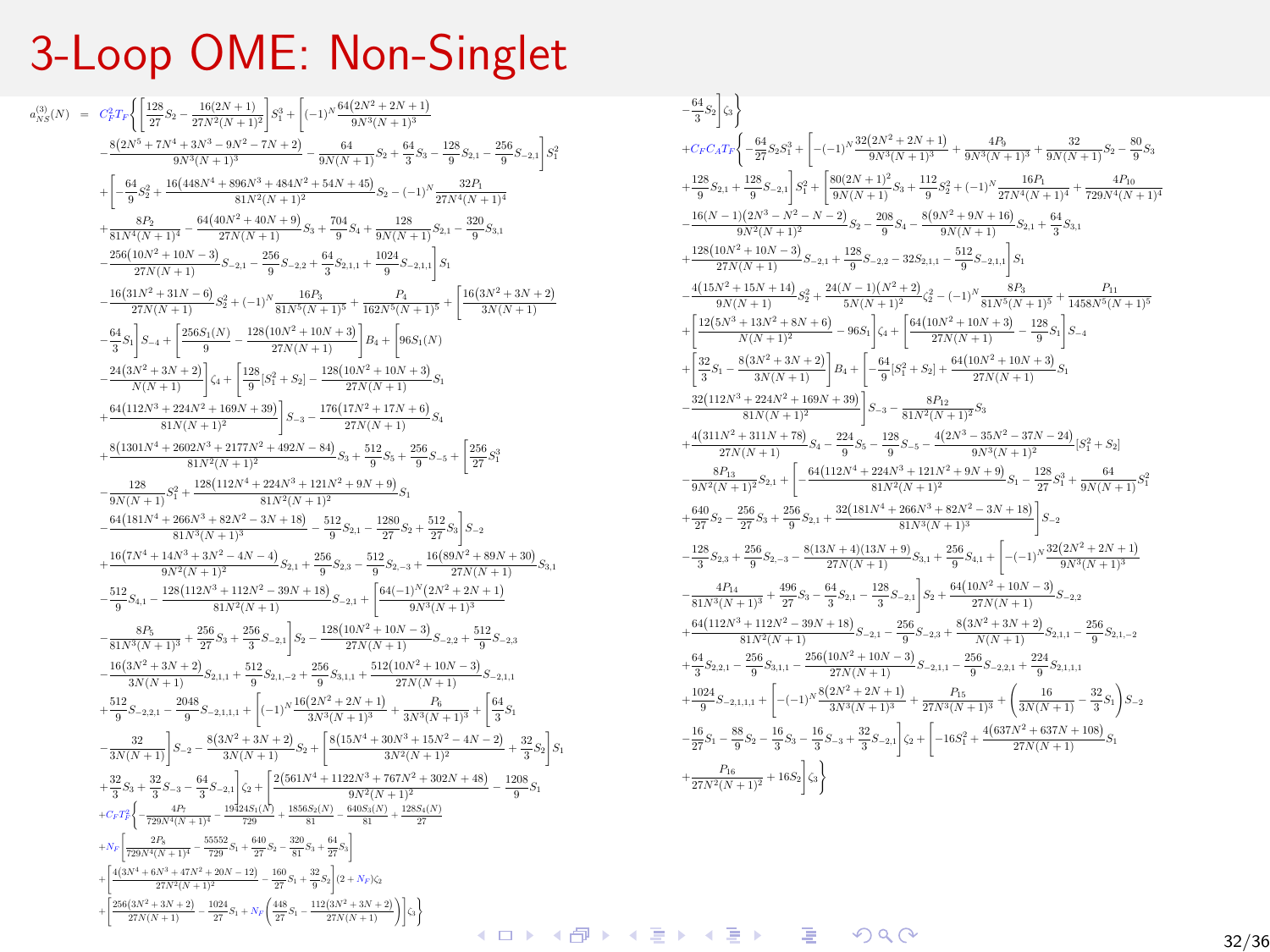

 $A \equiv \mathbb{I} \rightarrow A \stackrel{\text{def}}{\Rightarrow} A \stackrel{\text{def}}{\Rightarrow} A \stackrel{\text{def}}{\Rightarrow} A \stackrel{\text{def}}{\Rightarrow} A$  $299$ ÷,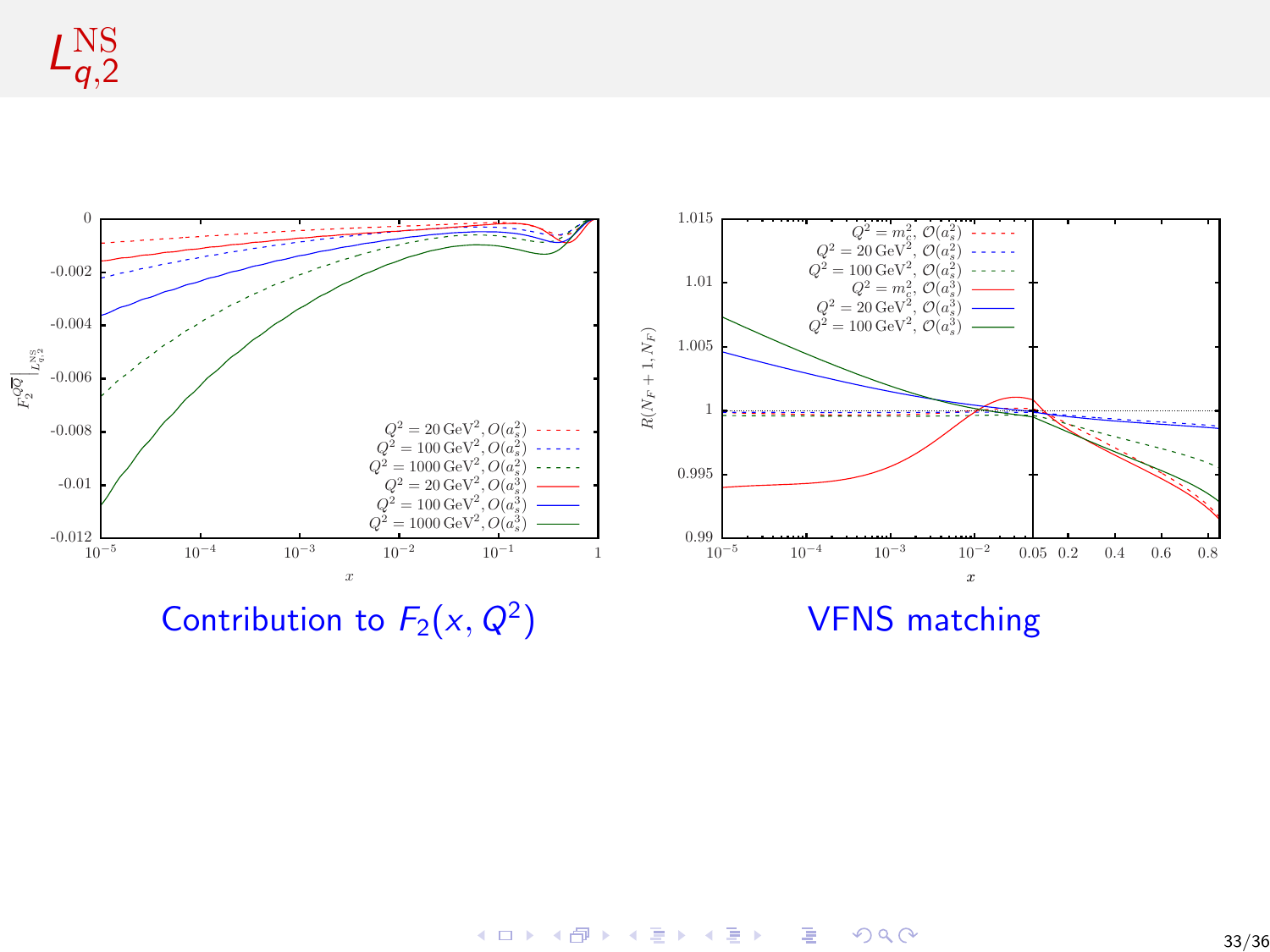H PS q,2



The leading small  $x$  approximation corresponding to CCH, 1991, departs from the physical result everywhere except for  $x = 1$ .

> イロト イ押 トイヨ トイヨト  $\equiv$  990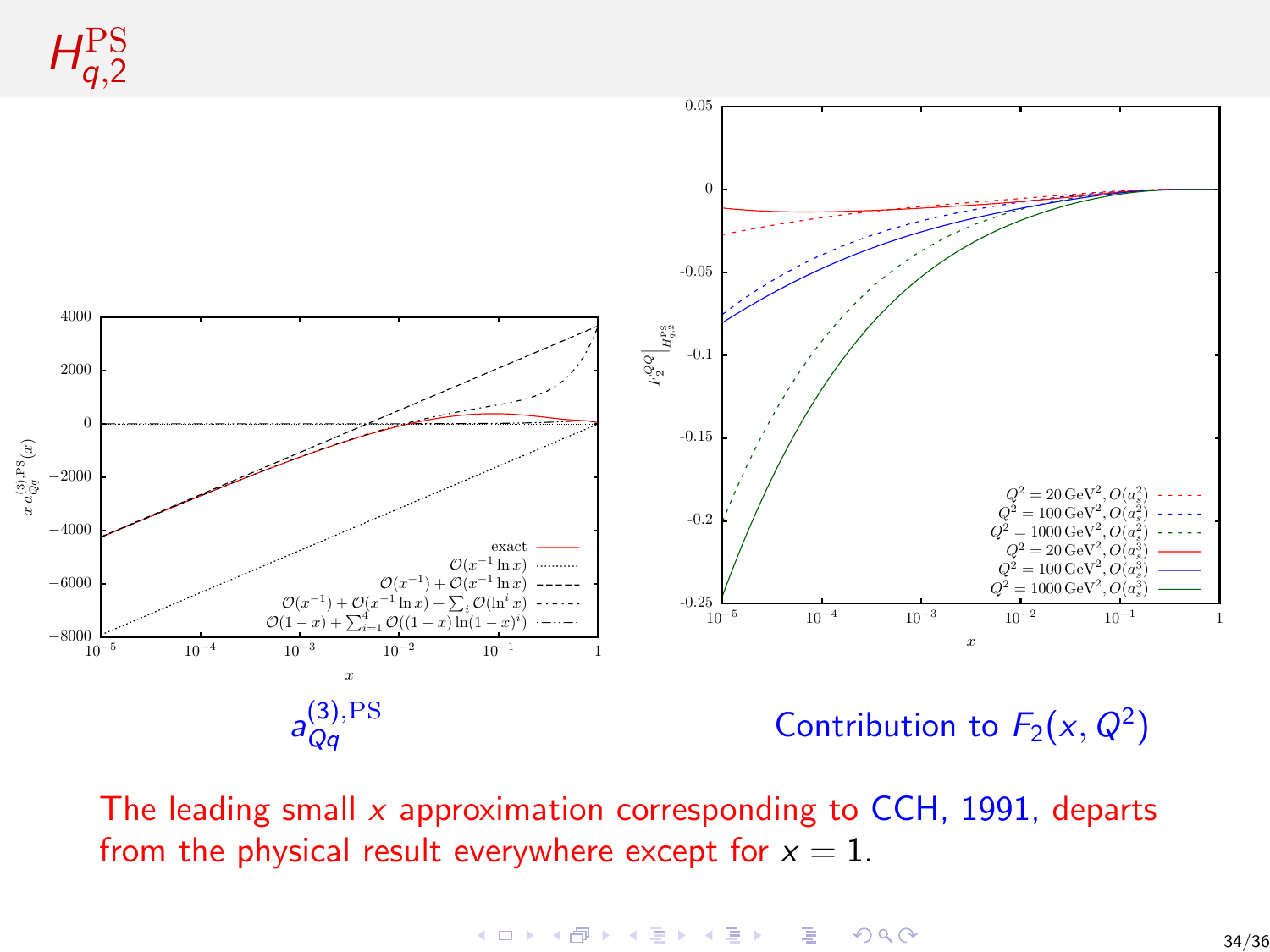# 3. Conclusions

- $\triangleright$  2009: 10-14 Mellin Moments for all massive 3-loop OMEs, WC. 2010: Wilson Coefficients  $L_q^{(3),\text{PS}}(\mathcal{N}), L_g^{(3),\text{S}}(\mathcal{N}).$
- $\triangleright$  2013: Ladder, V-Graph and Benz-topologies for graphs, with no singularities in  $\varepsilon$  can be systematically calculated for general N.
- $\triangleright$  Here new functions occur (including a larger number of root-letters in iterated integrals).
- $\triangleright$  A method for the calculation of graphs with two massive lines of equal masses and operator insertions has been developed and applied  $A_{\rm gg,\,Q}^{(3)}$  .
- $\triangleright$  The method can be generalized to the case of unequal masses. Here the moments for  $N = 2, 4, 6$  for all graphs with two quark lines of unequal masses are now known  $[\longrightarrow$  extended renormalization].
- $\blacktriangleright$  The  $O(\alpha_s^2)$  charged current Wilson coefficients have been completed. ▶ 2014  $L_q^{\text{NS},(3)}$ ,  $A_{gq,Q}^{\text{NS},(3)}$ ,  $A_{qq,Q}^{\text{NS},\text{TR(3)}}$ ,  $H_{2,q}^{\text{PS}(3)}$  and  $A_{Qq}^{\text{PS}(3)}$  were completed.